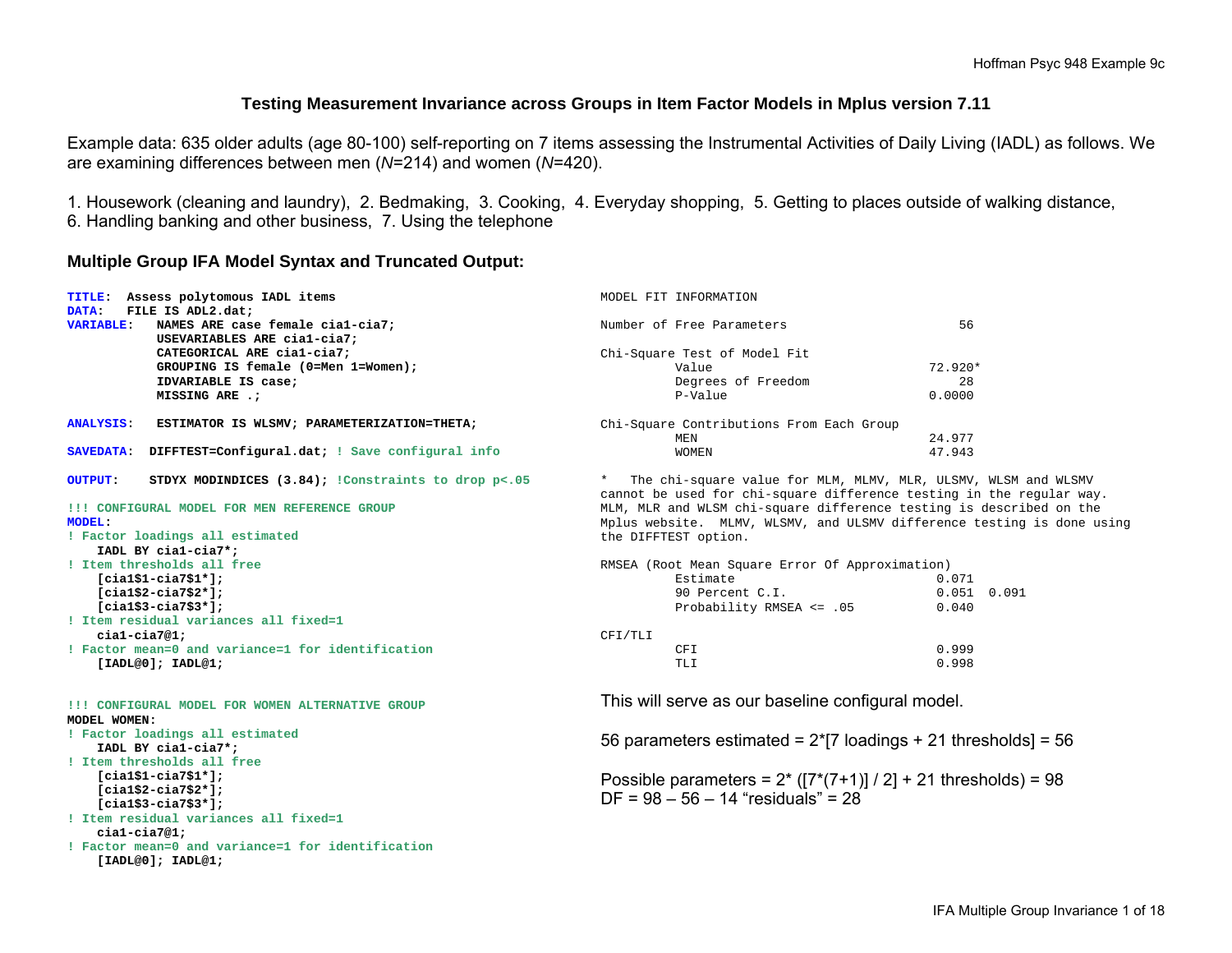#### **Model 1. Configural Invariance Model (Everything separate across groups \*except\* for parameters needed to be constrained for identification)**

| UNSTANDARDIZED MODEL RESULTS (IFA MODEL SOLUTION) |                                                              |       |                     |            | UNSTANDARDIZED MODEL RESULTS (IFA MODEL SOLUTION)            |
|---------------------------------------------------|--------------------------------------------------------------|-------|---------------------|------------|--------------------------------------------------------------|
|                                                   |                                                              |       |                     | Two-Tailed | Two-Tailed                                                   |
|                                                   | Estimate                                                     |       | $S.E.$ Est./ $S.E.$ | P-Value    | Estimate<br>$S.E.$ Est./ $S.E.$<br>P-Value                   |
|                                                   |                                                              |       |                     |            |                                                              |
| Group MEN                                         |                                                              |       |                     |            | Group WOMEN                                                  |
|                                                   | FACTOR LOADINGS: CHANGE IN PROBIT FOR 1-UNIT CHANGE IN THETA |       |                     |            | FACTOR LOADINGS: CHANGE IN PROBIT FOR 1-UNIT CHANGE IN THETA |
| IADL<br>BY                                        |                                                              |       |                     |            | IADL<br>BY                                                   |
| CIA1                                              | 5.876                                                        | 1.474 | 3.986               | 0.000      | CIA1<br>3.084<br>0.305<br>10.123<br>0.000                    |
| CIA2                                              | 3.186                                                        | 0.549 | 5.801               | 0.000      | 7.367<br>CIA2<br>3.416<br>0.464<br>0.000                     |
| CIA3                                              | 3.090                                                        | 0.445 | 6.946               | 0.000      | 4.883<br>0.919<br>5.313<br>0.000<br>CIA3                     |
| CIA4                                              | 4.137                                                        | 0.830 | 4.986               | 0.000      | 0.000<br>CIA4<br>3.284<br>0.330<br>9.945                     |
| CIA5                                              | 2.578                                                        | 0.375 | 6.884               | 0.000      | 0.000<br>CIA5<br>2.202<br>0.196<br>11.258                    |
| CIA6                                              | 2.662                                                        | 0.495 | 5.383               | 0.000      | 0.172<br>0.000<br>CIA6<br>1.741<br>10.101                    |
| CIA7                                              | 1.115                                                        | 0.218 | 5.119               | 0.000      | 0.156<br>6.786<br>0.000<br>CIA7<br>1.056                     |
|                                                   |                                                              |       |                     |            |                                                              |
| Means: MEAN OF THETA                              |                                                              |       |                     |            | Means: MEAN OF THETA                                         |
| IADL                                              | 0.000                                                        | 0.000 | 999.000             | 999.000    | IADL<br>0.000<br>0.000<br>999.000<br>999.000                 |
|                                                   | Thresholds: EXPECTED PROBIT OF Y=0 IF THETA=0                |       |                     |            | Thresholds: EXPECTED PROBIT OF Y=0 IF THETA=0                |
| CIA1\$1                                           | $-7.447$                                                     | 1.856 | $-4.012$            | 0.000      | CIA1\$1<br>$-4.581$<br>0.400<br>$-11.450$<br>0.000           |
| CIA1\$2                                           | $-5.134$                                                     | 1.374 | $-3.737$            | 0.000      | CIAI\$2<br>0.336<br>$-9.796$<br>0.000<br>$-3.289$            |
| CIA1\$3                                           | $-0.832$                                                     | 0.662 | $-1.257$            | 0.209      | CIA1\$3<br>0.221<br>$-3.189$<br>0.001<br>$-0.706$            |
| CIA2\$1                                           | $-4.485$                                                     | 0.639 | $-7.015$            | 0.000      | CIA2\$1<br>0.623<br>$-8.712$<br>0.000<br>$-5.425$            |
| CIA2\$2                                           | $-3.851$                                                     | 0.588 | $-6.548$            | 0.000      | CIA2\$2<br>$-8.158$<br>0.000<br>$-4.454$<br>0.546            |
| CIA2\$3                                           | $-2.265$                                                     | 0.489 | $-4.633$            | 0.000      | CIA2\$3<br>$-6.337$<br>0.000<br>$-2.801$<br>0.442            |
| CIA3\$1                                           | $-3.880$                                                     | 0.484 | $-8.025$            | 0.000      | CIA3\$1<br>$-6.064$<br>0.000<br>$-7.200$<br>1.187            |
| CIA3\$2                                           | $-2.810$                                                     | 0.451 | $-6.227$            | 0.000      | CIA3\$2<br>0.000<br>$-6.136$<br>1.067<br>$-5.752$            |
| CIA3\$3                                           | $-0.565$                                                     | 0.325 | $-1.737$            | 0.082      | 0.000<br>CIA3\$3<br>$-3.877$<br>0.831<br>$-4.666$            |
| CIA4\$1                                           | $-5.182$                                                     | 0.925 | $-5.605$            | 0.000      | $-4.479$<br>0.377<br>0.000<br>CIA4\$1<br>$-11.866$           |
| CIA4\$2                                           | $-4.191$                                                     | 0.757 | $-5.537$            | 0.000      | 0.000<br>CIA4\$2<br>0.306<br>$-9.166$<br>$-2.803$            |
| CIA4\$3                                           | $-2.175$                                                     | 0.567 | $-3.836$            | 0.000      | CIA4\$3<br>0.237<br>$-2.852$<br>0.004<br>$-0.677$            |
| CIA5\$1                                           | $-4.615$                                                     | 0.574 | $-8.041$            | 0.000      | CIA5\$1<br>0.000<br>$-3.746$<br>0.281<br>$-13.345$           |
| CIA5\$2                                           | $-2.623$                                                     | 0.375 | $-7.001$            | 0.000      | CIA5\$2<br>0.190<br>$-8.880$<br>0.000<br>$-1.686$            |
| CIA5\$3                                           | $-1.191$                                                     | 0.300 | $-3.972$            | 0.000      | CIA5\$3<br>$-0.780$<br>0.435<br>$-0.118$<br>0.151            |
| CIA6\$1                                           | $-4.602$                                                     | 0.708 | $-6.496$            | 0.000      | CIA6\$1<br>0.243<br>0.000<br>$-3.202$<br>$-13.152$           |
| CIA6\$2                                           | $-3.340$                                                     | 0.569 | $-5.866$            | 0.000      | CIA6\$2<br>0.000<br>$-2.115$<br>0.190<br>$-11.134$           |
| CIA6\$3                                           | $-2.232$                                                     | 0.473 | $-4.714$            | 0.000      | CIA6\$3<br>$-7.255$<br>0.000<br>$-1.173$<br>0.162            |
| CIA7\$1                                           | $-3.114$                                                     | 0.383 | $-8.121$            | 0.000      | 0.325<br>0.000<br>CIA7\$1<br>$-3.408$<br>$-10.500$           |
| CIA7\$2                                           | $-2.376$                                                     | 0.279 | $-8.514$            | 0.000      | CIA7\$2<br>0.233<br>0.000<br>$-2.712$<br>$-11.637$           |
|                                                   |                                                              |       |                     |            |                                                              |
| CIA7\$3                                           | $-1.780$                                                     | 0.235 | $-7.591$            | 0.000      | CIA7\$3<br>0.165<br>0.000<br>$-1.747$<br>$-10.580$           |
|                                                   | Variances: VARIANCE OF THETA                                 |       |                     |            | Variances: VARIANCE OF THETA                                 |
| IADL                                              | 1.000                                                        | 0.000 | 999.000             | 999.000    | IADL<br>1.000<br>0.000<br>999.000<br>999.000                 |
|                                                   | Residual Variances (ALL FIXED=1)                             |       |                     |            | Residual Variances (ALL FIXED=1)                             |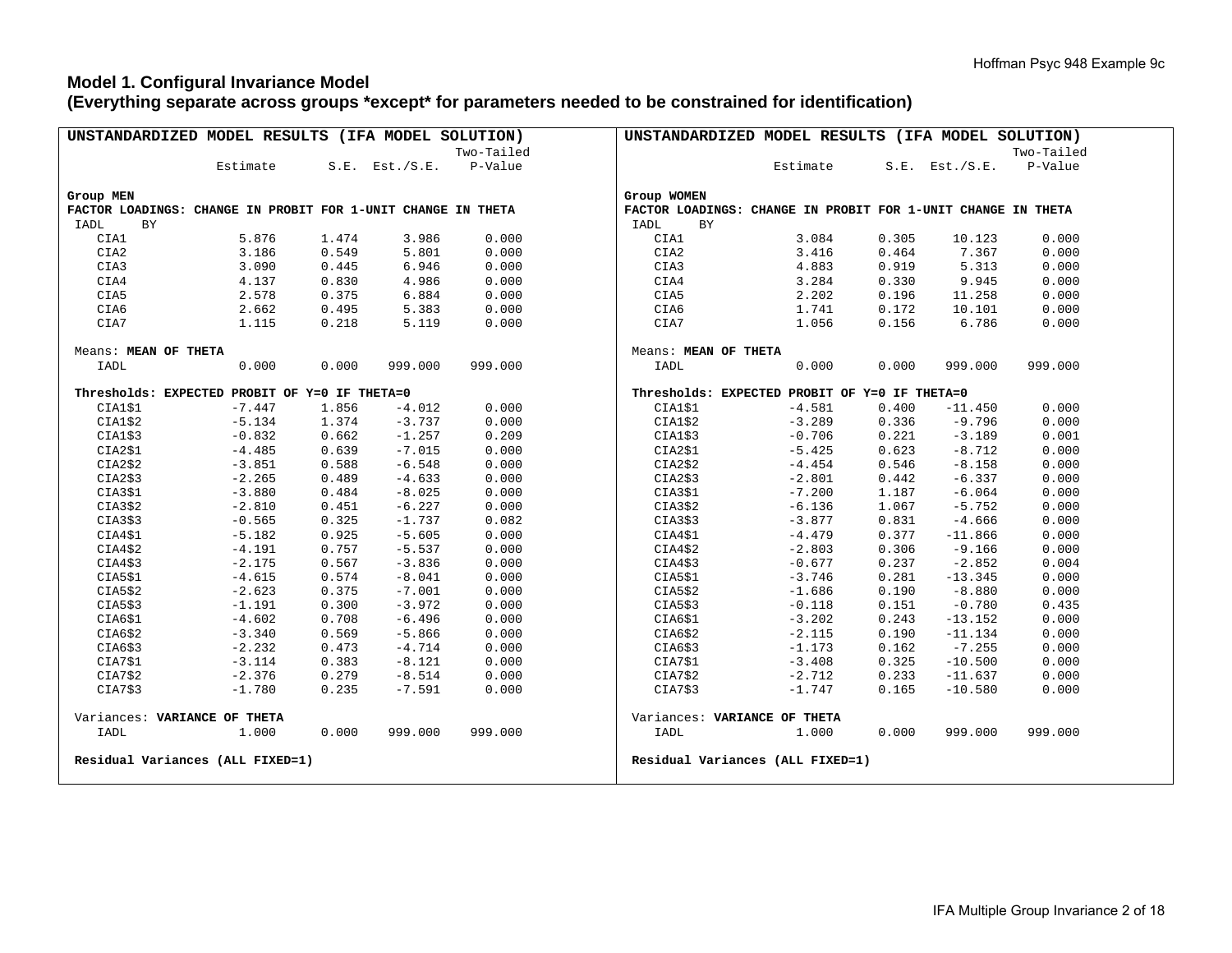#### **Model 2a. Metric Invariance Model (IFA loadings held equal across groups – IRT discriminations can still vary via factor variances)**

| <b>ANALYSIS:</b><br>ESTIMATOR IS WLSMV; PARAMETERIZATION=THETA; | Number of Free Parameters<br>50                                            |
|-----------------------------------------------------------------|----------------------------------------------------------------------------|
| DIFFTEST=Configural.dat; ! Compare against configural           |                                                                            |
|                                                                 | Chi-Square Test of Model Fit                                               |
| ! Save metric info<br>DIFFTEST=MetricA.dat;<br><b>SAVEDATA:</b> | 64.669*<br>Value                                                           |
|                                                                 | Degrees of Freedom<br>34                                                   |
| !!! METRIC MODEL FOR MEN REFERENCE GROUP                        | P-Value<br>0.0012                                                          |
| <b>MODEL:</b>                                                   |                                                                            |
| ! Factor loadings all estimated                                 | Chi-Square Contributions From Each Group                                   |
| IADL BY cial* (L1)                                              | 30.849<br>MEN                                                              |
| $cia2*$ (L2)                                                    | <b>WOMEN</b><br>33.820                                                     |
| $cia3*$ (L3)                                                    |                                                                            |
| $cia4*$ (L4)                                                    | THIS IS THE TEST OF METRIC INVARIANCE                                      |
| cia5* $(L5)$                                                    | Chi-Square Test for Difference Testing                                     |
| $cia6*$ (L6)                                                    | Value<br>9.530                                                             |
| $cia7* (L7);$                                                   | Degrees of Freedom<br>6                                                    |
| ! Item thresholds all free                                      | P-Value<br>0.1459                                                          |
|                                                                 |                                                                            |
| $[cial$1-cia7$1*];$<br>$[cia1$2-cia7$2*];$                      | RMSEA (Root Mean Square Error Of Approximation)                            |
| $[cial$3-cia7$3*];$                                             | Estimate<br>0.053                                                          |
| ! Item residual variances all fixed=1                           | 90 Percent C.I.<br>$0.033$ 0.073                                           |
| $cial-cia7@1;$                                                  | Probability RMSEA <= .05<br>0.367                                          |
| ! Factor mean=0 and variance=1 for identification               |                                                                            |
|                                                                 | CFI/TLI                                                                    |
| [IADL@0]; IADL@1;                                               | 0.999<br>CFI                                                               |
| !!! METRIC MODEL FOR WOMEN ALTERNATIVE GROUP                    | 0.999<br>TLI                                                               |
| MODEL WOMEN:                                                    |                                                                            |
| ! Factor loadings all NOW HELD EQUAL                            |                                                                            |
| IADL BY cial* (L1)                                              | The DIFFTEST chi-square is nonsignificant, and no modification indices for |
| $cia2*$ (L2)                                                    | freeing loadings were indicated, so it looks like metric invariance holds  |
| cia $3*$ (L3)                                                   | between men and women.                                                     |
| $ci$ a4* (L4)                                                   |                                                                            |
| $cia5*$ (L5)                                                    |                                                                            |
| $cia6*$ (L6)                                                    | In addition, the modification indices do not suggest removing any loading  |
| $cia7* (L7);$                                                   |                                                                            |
| ! Item thresholds all free                                      | constraints, so we can proceed accordingly by testing scalar invariance.   |
| $[cial$1-cia7$1*];$                                             |                                                                            |
| $[cial$2-cia7$2*];$                                             |                                                                            |
| $[cial$3-cia7$3*];$                                             |                                                                            |
| ! Item residual variances STILL FIXED TO 1                      |                                                                            |
| $cial-cia7@1;$                                                  |                                                                            |
| ! Factor mean=0 and variance NOW FREE                           |                                                                            |
| $[IADL@0]; IADL*;$                                              |                                                                            |
|                                                                 |                                                                            |
|                                                                 |                                                                            |
|                                                                 |                                                                            |
|                                                                 |                                                                            |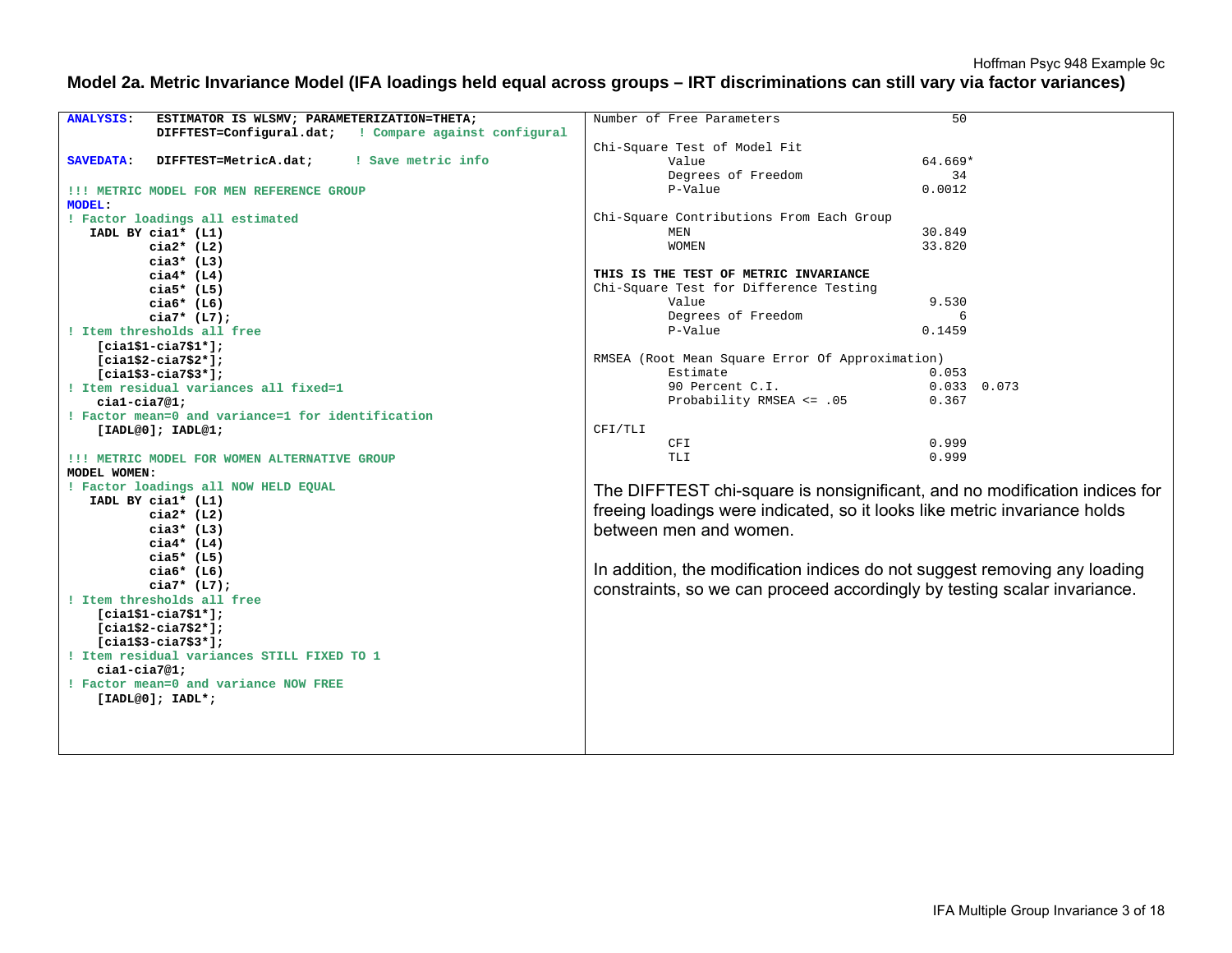# **Full metric invariance solution (factor loadings constrained)**

|                    |                                                    |       |                     | Two-Tailed |                    |          |       |                     | Two-Tailed |  |
|--------------------|----------------------------------------------------|-------|---------------------|------------|--------------------|----------|-------|---------------------|------------|--|
|                    | Estimate                                           |       | $S.E.$ Est./ $S.E.$ | P-Value    |                    | Estimate |       | $S.E.$ Est./ $S.E.$ | P-Value    |  |
| Group MEN          |                                                    |       |                     |            | Group WOMEN        |          |       |                     |            |  |
|                    |                                                    |       |                     |            |                    |          |       |                     |            |  |
| IADL               | BY - CHANGE IN PROBIT FOR ONE-UNIT CHANGE IN THETA |       |                     |            | IADL<br>BY         |          |       |                     |            |  |
| CIA1               | 3.915                                              | 0.397 | 9.868               | 0.000      | CIA1               | 3.915    | 0.397 | 9.868               | 0.000      |  |
| CIA2               | 4.019                                              | 0.566 | 7.096               | 0.000      | CIA2               | 4.019    | 0.566 | 7.096               | 0.000      |  |
| CIA3               | 4.771                                              | 0.697 | 6.847               | 0.000      | CIA3               | 4.771    | 0.697 | 6.847               | 0.000      |  |
| CIA4               | 4.055                                              | 0.489 | 8.289               | 0.000      | CIA4               | 4.055    | 0.489 | 8.289               | 0.000      |  |
| CIA5               | 2.601                                              | 0.283 | 9.191               | 0.000      | CIA5               | 2.601    | 0.283 | 9.191               | 0.000      |  |
| CIA6               | 2.269                                              | 0.250 | 9.063               | 0.000      | CIA6               | 2.269    | 0.250 | 9.063               | 0.000      |  |
| CIA7               | 1.210                                              | 0.166 | 7.292               | 0.000      | CIA7               | 1.210    | 0.166 | 7.292               | 0.000      |  |
|                    |                                                    |       |                     |            |                    |          |       |                     |            |  |
| Means              |                                                    |       |                     |            | Means              |          |       |                     |            |  |
| IADL               | 0.000                                              | 0.000 | 999.000             | 999.000    | IADL               | 0.000    | 0.000 | 999.000             | 999.000    |  |
|                    |                                                    |       |                     |            |                    |          |       |                     |            |  |
|                    | Thresholds - EXPECTED PROBIT OF Y=0 IF THETA=0     |       |                     |            | Thresholds         |          |       |                     |            |  |
| CIA1\$1            | $-5.052$                                           | 0.492 | $-10.262$           | 0.000      | CIA1\$1            | $-4.819$ | 0.407 | $-11.840$           | 0.000      |  |
| CIA1\$2            | $-3.481$                                           | 0.485 | $-7.181$            | 0.000      | CIA1\$2            | $-3.458$ | 0.344 | $-10.063$           | 0.000      |  |
| CIA1\$3            | $-0.564$                                           | 0.395 | $-1.429$            | 0.153      | CIA1\$3            | $-0.744$ | 0.231 | $-3.213$            | 0.001      |  |
| CIA2\$1            | $-5.566$                                           | 0.691 | $-8.051$            | 0.000      | CIA2\$1            | $-5.324$ | 0.529 | $-10.069$           | 0.000      |  |
| CIA2\$2            | $-4.775$                                           | 0.656 | $-7.279$            | 0.000      | CIA2\$2            | $-4.372$ | 0.471 | $-9.289$            | 0.000      |  |
| CIA2\$3            | $-2.809$                                           | 0.536 | $-5.237$            | 0.000      | CIA2\$3            | $-2.748$ | 0.393 | $-6.997$            | 0.000      |  |
| CIA3\$1            | $-5.822$                                           | 0.765 | $-7.612$            | 0.000      | CIA3\$1            | $-5.913$ | 0.620 | $-9.530$            | 0.000      |  |
| CIA3\$2            | $-4.225$                                           | 0.699 | $-6.045$            | 0.000      | CIA3\$2            | $-5.042$ | 0.576 | $-8.761$            | 0.000      |  |
| CIA3\$3            | $-0.850$                                           | 0.487 | $-1.744$            | 0.081      | CIA3\$3            | $-3.186$ | 0.485 | $-6.563$            | 0.000      |  |
| CIA4\$1            | $-5.085$                                           | 0.575 | $-8.847$            | 0.000      | CIA4\$1            | $-4.595$ | 0.385 | $-11.923$           | 0.000      |  |
| CIA4\$2            | $-4.110$                                           | 0.530 | $-7.754$            | 0.000      | CIA4\$2            | $-2.877$ | 0.315 | $-9.136$            | 0.000      |  |
| CIA4\$3            | $-2.138$                                           | 0.459 | $-4.655$            | 0.000      | CIA4\$3            | $-0.696$ | 0.242 | $-2.873$            | 0.004      |  |
| CIA5\$1            | $-4.653$                                           | 0.454 | $-10.242$           | 0.000      | CIA5\$1            | $-3.696$ | 0.263 | $-14.036$           | 0.000      |  |
| CIA5\$2            | $-2.644$                                           | 0.330 | $-8.018$            | 0.000      | CIA5\$2            | $-1.664$ | 0.182 | $-9.164$            | 0.000      |  |
| CIA5\$3            | $-1.201$                                           | 0.277 | $-4.332$            | 0.000      | CIA5\$3            | $-0.116$ | 0.149 | $-0.782$            | 0.434      |  |
| CIA6\$1            | $-4.011$                                           | 0.399 | $-10.055$           | 0.000      | CIA6\$1            | $-3.409$ | 0.264 | $-12.910$           | 0.000      |  |
| CIA6\$2            | $-2.911$                                           | 0.325 | $-8.966$            | 0.000      | CIA6\$2            | $-2.251$ | 0.203 | $-11.073$           | 0.000      |  |
| CIA6\$3            | $-1.945$                                           | 0.292 | $-6.657$            | 0.000      | CIA6\$3            | $-1.248$ | 0.172 | $-7.278$            | 0.000      |  |
| CIA7\$1            | $-3.263$                                           | 0.341 | $-9.556$            | 0.000      | CIA7\$1            | $-3.326$ | 0.291 | $-11.444$           | 0.000      |  |
| CIA7\$2            | $-2.489$                                           | 0.243 | $-10.251$           | 0.000      | CIA7\$2            | $-2.647$ | 0.204 | $-13.001$           | 0.000      |  |
| CIA7\$3            | $-1.865$                                           | 0.210 | $-8.898$            | 0.000      | CIA7\$3            | $-1.705$ | 0.145 | $-11.790$           | 0.000      |  |
|                    |                                                    |       |                     |            |                    |          |       |                     |            |  |
| Variances          |                                                    |       |                     |            | Variances          |          |       |                     |            |  |
| IADL               | 1.000                                              | 0.000 | 999.000             | 999.000    | IADL               | 0.693    | 0.154 | 4.492               | 0.000      |  |
|                    |                                                    |       |                     |            |                    |          |       |                     |            |  |
| Residual Variances |                                                    |       |                     |            | Residual Variances |          |       |                     |            |  |
| CIA1               | 1.000                                              | 0.000 | 999.000             | 999.000    | CIA1               | 1.000    | 0.000 | 999.000             | 999.000    |  |
| CIA2               | 1.000                                              | 0.000 | 999.000             | 999.000    | CIA2               | 1.000    | 0.000 | 999.000             | 999.000    |  |
| CIA3               | 1.000                                              | 0.000 | 999.000             | 999.000    | CIA3               | 1.000    | 0.000 | 999.000             | 999.000    |  |
| CIA4               | 1.000                                              | 0.000 | 999.000             | 999.000    | CIA4               | 1.000    | 0.000 | 999.000             | 999.000    |  |
| CIA5               | 1.000                                              | 0.000 | 999.000             | 999.000    | CIA5               | 1.000    | 0.000 | 999.000             | 999.000    |  |
| CIA6               | 1.000                                              | 0.000 | 999.000             | 999.000    | CIA6               | 1.000    | 0.000 | 999.000             | 999.000    |  |
| CIA7               | 1.000                                              | 0.000 | 999.000             | 999.000    | CIA7               | 1.000    | 0.000 | 999.000             | 999.000    |  |
|                    |                                                    |       |                     |            |                    |          |       |                     |            |  |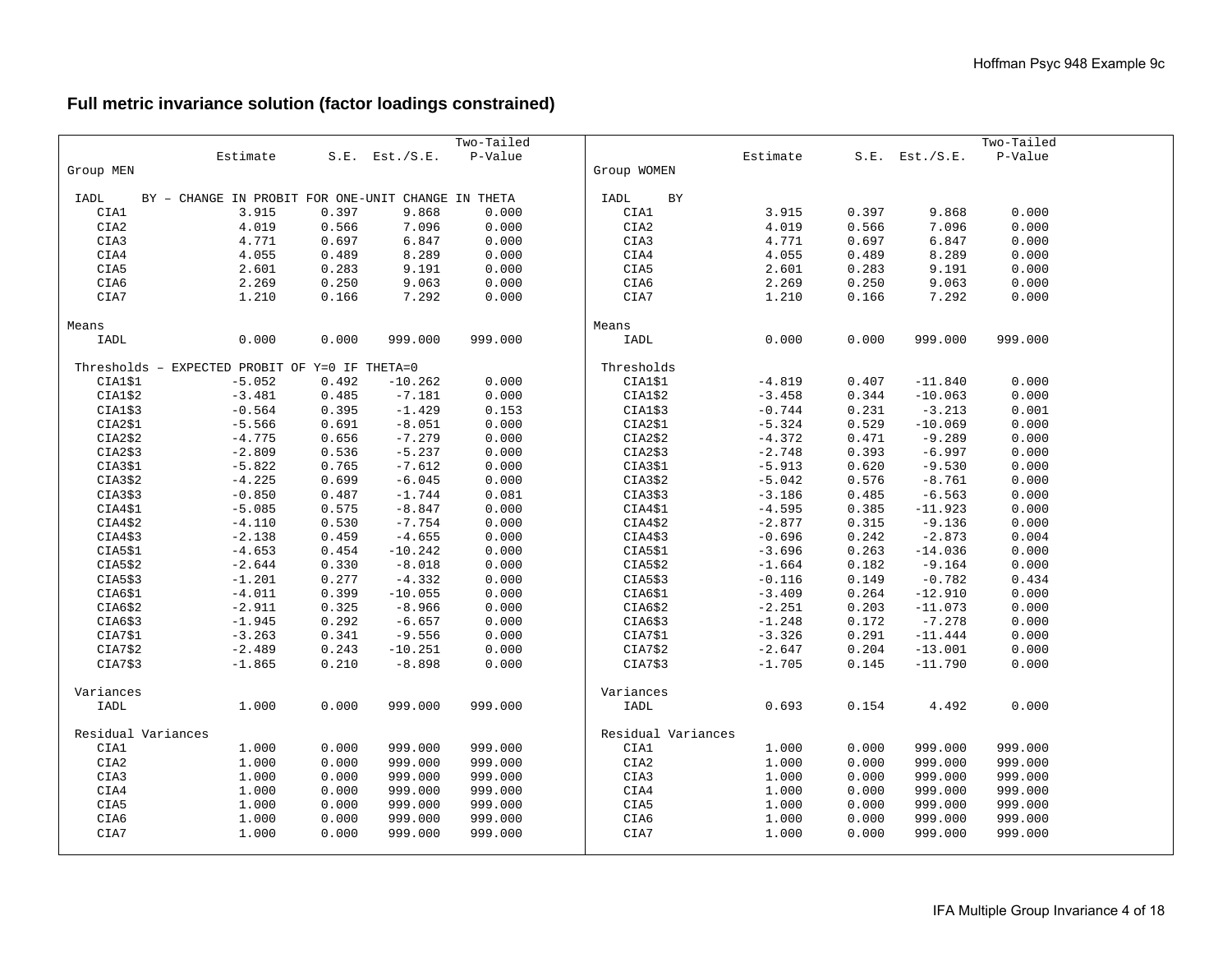Hoffman Psyc 948 Example 9c

#### **Model 3a. Full Threshold Invariance Model (IFA thresholds held equal across groups – IRT difficulties can still vary via factor diffs)**

| <b>ANALYSIS:</b><br>ESTIMATOR IS WLSMV; PARAMETERIZATION=THETA;      | MODEL FIT INFORMATION                                            |  |  |  |  |
|----------------------------------------------------------------------|------------------------------------------------------------------|--|--|--|--|
| DIFFTEST=MetricA.dat;                                                | 30                                                               |  |  |  |  |
|                                                                      | Number of Free Parameters                                        |  |  |  |  |
| ! Save full scalar info<br><b>SAVEDATA:</b><br>DIFFTEST=ScalarA.dat; | Chi-Square Test of Model Fit                                     |  |  |  |  |
|                                                                      | Value<br>153.911*                                                |  |  |  |  |
| !!! FULL SCALAR MODEL FOR MEN REFERENCE GROUP                        | Degrees of Freedom<br>54                                         |  |  |  |  |
| <b>MODEL:</b>                                                        | P-Value<br>0.0000                                                |  |  |  |  |
| ! Factor loadings all estimated                                      |                                                                  |  |  |  |  |
| IADL BY cial* (L1)                                                   | Chi-Square Contributions From Each Group                         |  |  |  |  |
| $cia2*$ (L2)                                                         | 97.304<br>MEN                                                    |  |  |  |  |
| $cia3*$ (L3)                                                         | 56.607<br><b>WOMEN</b>                                           |  |  |  |  |
| $cia4*$ (L4)                                                         |                                                                  |  |  |  |  |
| $cia5*$ (L5)                                                         | THIS IS THE TEST OF FULL METRIC VS. FULL SCALAR A INVARIANCE     |  |  |  |  |
| $cia6*$ (L6)                                                         | Chi-Square Test for Difference Testing                           |  |  |  |  |
| $cia7* (L7);$                                                        | Value<br>119.661                                                 |  |  |  |  |
| ! Item thresholds all free                                           | Degrees of Freedom<br>20                                         |  |  |  |  |
| $[cial$1-cia7$1*];$                                                  | P-Value<br>0.0000                                                |  |  |  |  |
| $[cial$2-ci$3$2*];$                                                  |                                                                  |  |  |  |  |
| $[cial$3-cia7$3*];$                                                  | RMSEA (Root Mean Square Error Of Approximation)                  |  |  |  |  |
| ! Item residual variances all fixed=1                                | Estimate<br>0.076                                                |  |  |  |  |
| $cial-cia7@1;$                                                       | 90 Percent C.I.<br>$0.062$ $0.091$                               |  |  |  |  |
| ! Factor mean=0 and variance=1 for identification                    | Probability RMSEA $\leq$ .05<br>0.001                            |  |  |  |  |
| [IADL@0]; IADL@1;                                                    |                                                                  |  |  |  |  |
|                                                                      | CFI/TLI                                                          |  |  |  |  |
| !!! FULL SCALAR MODEL FOR WOMEN ALTERNATIVE GROUP                    | 0.997<br>CFI                                                     |  |  |  |  |
| MODEL WOMEN:                                                         | 0.998<br>TLI                                                     |  |  |  |  |
| ! Factor loadings all STILL HELD EQUAL                               |                                                                  |  |  |  |  |
| IADL BY cial* (L1)                                                   |                                                                  |  |  |  |  |
| cia $2*$ (L2)                                                        | MODEL MODIFICATION INDICES                                       |  |  |  |  |
| $cia3*$ (L3)                                                         | E.P.C. Std E.P.C. StdYX E.P.C.<br>M.I.                           |  |  |  |  |
| $cia4*$ (L4)                                                         | Group MEN                                                        |  |  |  |  |
| $cia5*$ (L5)                                                         | Means/Intercepts/Thresholds                                      |  |  |  |  |
| $cia6*$ (L6)                                                         | [ CIA1<br>4.797<br>$-0.711$<br>$-0.711$<br>$-0.174$              |  |  |  |  |
| $\Gamma$<br>$cia7* (L7);$                                            | CIA3<br>46.520<br>$-2.718$<br>$-2.718$<br>$-0.540$               |  |  |  |  |
| ! Item thresholds NOW HELD EQUAL IF LEFT OFF (LESS TYPING)           | 1.037<br>[ CIA4<br>9.640<br>1.037<br>0.244                       |  |  |  |  |
|                                                                      | 1.118<br>CIA5<br>24.673<br>1.118<br>0.396                        |  |  |  |  |
|                                                                      | [ CIA6<br>8.398<br>0.606<br>0.606<br>0.243                       |  |  |  |  |
|                                                                      | CIA1\$3<br>4.082<br>0.504<br>0.504<br>0.123                      |  |  |  |  |
| ! Item residual variances STILL FIXED to 1                           | CIA3\$2<br>6.986<br>1.021<br>1.021<br>0.203                      |  |  |  |  |
| $cial-cia7@1;$                                                       | CIA3\$3<br>46.123<br>2.136<br>$\blacksquare$<br>2.136<br>0.424   |  |  |  |  |
| ! Factor mean NOW FREE and variance STILL FREE                       | $-0.708$<br>$-0.708$<br>CIA4\$3<br>7.420<br>$-0.167$             |  |  |  |  |
| $[IADL*]; IADL*;$                                                    | CIA5\$2<br>$-0.525$<br>$-0.525$<br>7.205<br>$-0.186$             |  |  |  |  |
|                                                                      | $-0.199$<br>CIA5\$3<br>$\Box$<br>11.782<br>$-0.561$<br>$-0.561$  |  |  |  |  |
|                                                                      | [CIA6\$3]<br>$\Box$<br>3.882<br>$-0.319$<br>$-0.319$<br>$-0.128$ |  |  |  |  |
| The DIFFTEST chi-square is significant, and the modification         |                                                                  |  |  |  |  |
|                                                                      |                                                                  |  |  |  |  |
| indices suggest that item 3 threshold 3 is the biggest problem.      |                                                                  |  |  |  |  |
| Let's see what happens when we free the item 3 threshold 3           |                                                                  |  |  |  |  |
| between groups.                                                      |                                                                  |  |  |  |  |
|                                                                      |                                                                  |  |  |  |  |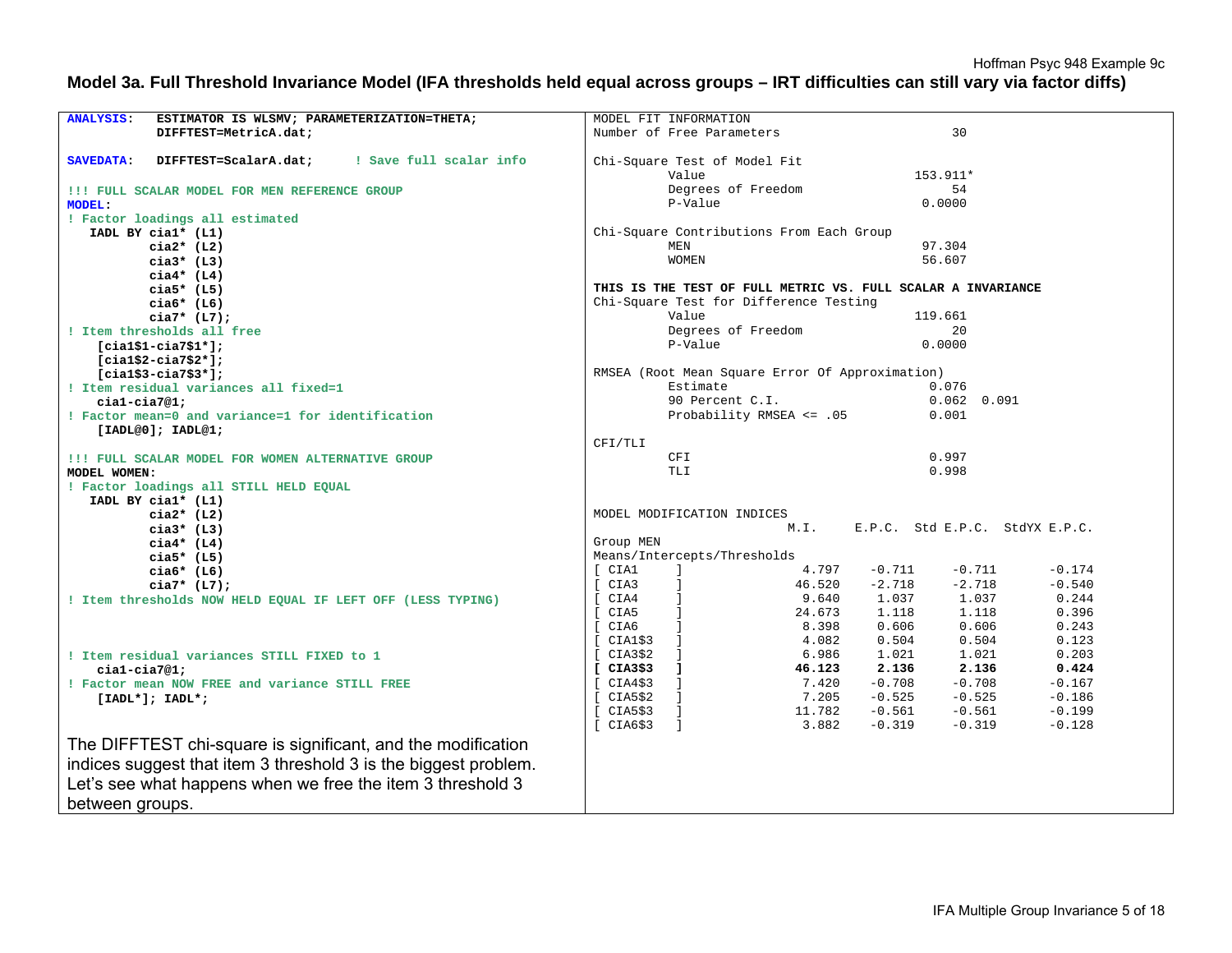# **Model 3b. Partial Threshold Invariance Model (freeing item 3 threshold 3 between groups)**

| <b>ANALYSIS:</b><br>ESTIMATOR IS WLSMV; PARAMETERIZATION=THETA;         | MODEL FIT INFORMATION                                                      |
|-------------------------------------------------------------------------|----------------------------------------------------------------------------|
| ! Compare against metric<br>DIFFTEST=MetricA.dat;                       | Number of Free Parameters<br>31                                            |
|                                                                         |                                                                            |
| DIFFTEST=ScalarB.dat;<br>! Save partial scalar info<br><b>SAVEDATA:</b> | Chi-Square Test of Model Fit                                               |
|                                                                         | Value<br>115.561*                                                          |
| !!! PARTIAL SCALAR MODEL FOR MEN REFERENCE GROUP                        | Degrees of Freedom<br>53                                                   |
| <b>MODEL:</b>                                                           | P-Value<br>0.0000                                                          |
| ! Factor loadings all estimated                                         |                                                                            |
| IADL BY cial* (L1)                                                      | Chi-Square Contributions From Each Group                                   |
| $cia2*$ (L2)                                                            | 68.946<br>MEN                                                              |
| $cia3*$ (L3)                                                            | <b>WOMEN</b><br>46.615                                                     |
| $cia4*$ (L4)                                                            |                                                                            |
| cia5* $(L5)$                                                            | THIS IS THE TEST OF METRIC VS. PARTIAL SCALAR B INVARIANCE                 |
| cia $6*$ (L6)                                                           | Chi-Square Test for Difference Testing                                     |
| $cia7* (L7);$                                                           | Value<br>63.048                                                            |
| ! Item thresholds all free                                              | Degrees of Freedom<br>19                                                   |
|                                                                         | P-Value<br>0.0000                                                          |
| $[cial$1-cia7$1*];$                                                     |                                                                            |
| $[cial$2-ci$3$2*];$                                                     |                                                                            |
| $[cial$3-cia7$3*];$                                                     | RMSEA (Root Mean Square Error Of Approximation)<br>Estimate<br>0.061       |
| ! Item residual variances all fixed=1                                   | $0.046$ 0.076                                                              |
| $cial-cia7@1;$                                                          | 90 Percent C.I.                                                            |
| ! Factor mean=0 and variance=1 for identification                       | Probability RMSEA <= .05<br>0.111                                          |
| [IADL@0]; IADL@1;                                                       |                                                                            |
|                                                                         | CFI/TLI                                                                    |
| !!! PARTIAL SCALAR MODEL FOR WOMEN ALTERNATIVE GROUP                    | 0.998<br><b>CFI</b>                                                        |
| MODEL WOMEN:                                                            | 0.999<br><b>TLI</b>                                                        |
| ! Factor loadings all STILL HELD EQUAL                                  |                                                                            |
| IADL BY cial* (L1)                                                      | MODEL MODIFICATION INDICES                                                 |
| $cia2*$ (L2)                                                            | E.P.C. Std E.P.C. StdYX E.P.C.<br>M.I.                                     |
| $cia3*$ (L3)                                                            | Group MEN                                                                  |
| $cia4*$ (L4)                                                            | Means/Intercepts/Thresholds                                                |
| $cia5*$ (L5)                                                            | [ CIA1<br>9.581<br>$-1.016$<br>$-1.016$<br>$-0.247$<br>$\mathbf{1}$        |
| cia $6*$ (L6)                                                           | $\Box$<br>$-1.682$<br>$-0.329$<br>[ CIA3<br>10.724<br>$-1.682$             |
| $cia7* (L7);$                                                           | 0.748<br>0.173<br>[ CIA4<br>4.838<br>0.748                                 |
| ! Item 3 threshold 3 NOW FREE between groups                            | [ CIA5<br>$\blacksquare$<br>0.934<br>0.934<br>0.326<br>16.673              |
| $[cia3$3*];$                                                            | 0.459<br>[ CIA6<br>4.734<br>0.459<br>0.182                                 |
|                                                                         | [ IADL<br>999.000<br>0.000<br>0.000<br>0.000                               |
|                                                                         | [CIA1\$3]<br>7.206<br>0.673<br>0.673<br>0.164                              |
| ! Item residual variances all fixed=1                                   | [CIA3\$2]<br>$\blacksquare$<br>9.284<br>1.200<br>1.200<br>0.235            |
| $cial-cia7@1;$                                                          | $-0.546$<br>$-0.546$<br>[CIA4\$3]<br>$\blacksquare$<br>4.317<br>$-0.127$   |
| ! Factor mean=FREE and variance STILL FREE                              | $-0.434$<br>$-0.434$<br>[CIA5\$2]<br>$\Box$<br>4.783<br>$-0.152$           |
| $[IADL*]; IADL*;$                                                       | $\Box$<br>7.638<br>$-0.456$<br>$-0.456$<br>[CIA5\$3]<br>$-0.159$           |
|                                                                         |                                                                            |
| Threshold for Men                                                       |                                                                            |
| $-6.680$<br>0.798<br>$-8.373$<br>0.000<br>CIA3\$1                       | The DIFFTEST chi-square is still significant, and the modification indices |
| $-5.568$<br>0.748<br>$-7.448$<br>0.000<br>CIA3\$2                       | suggest that the other thresholds of item 3 are a problem. Let's see what  |
| CIA3\$3<br>$-0.891$<br>0.512<br>$-1.739$<br>0.082                       |                                                                            |
| Threshold for Women                                                     | happens when we free the item 3 threshold 2 between groups.                |
| $-6.680$<br>0.798<br>$-8.373$<br>0.000<br>CIA3\$1                       |                                                                            |
| $-5.568$<br>0.748<br>CIA3\$2<br>$-7.448$<br>0.000                       |                                                                            |
| $-4.146$<br>0.683<br>$-6.068$<br>0.000<br>CIA3\$3                       |                                                                            |
|                                                                         |                                                                            |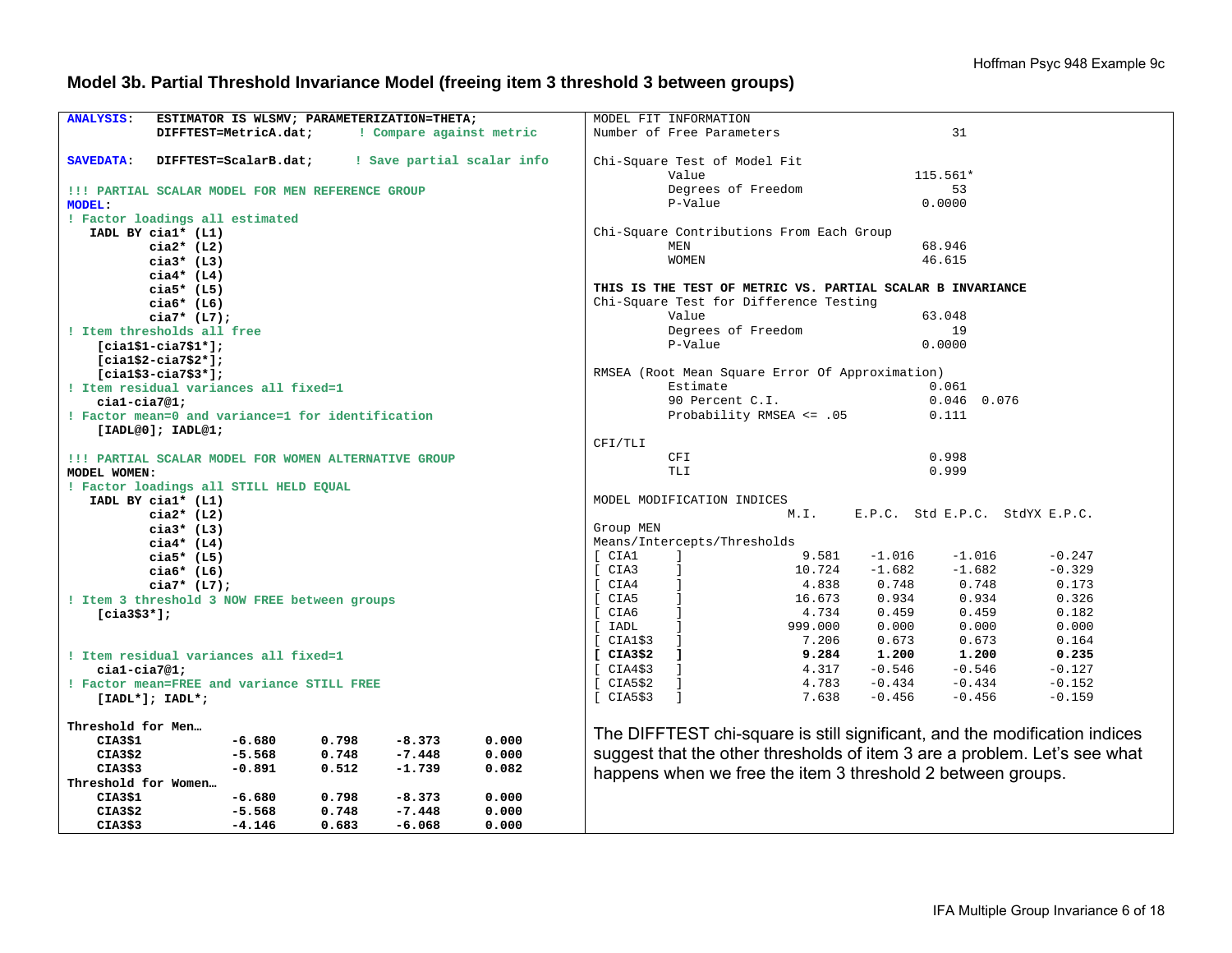### **Model 3c. Partial Threshold Invariance Model (also freeing item 3 threshold 2 between groups)**

| <b>ANALYSIS:</b><br>ESTIMATOR IS WLSMV; PARAMETERIZATION=THETA;      | MODEL FIT INFORMATION                                                                                                 |  |  |  |
|----------------------------------------------------------------------|-----------------------------------------------------------------------------------------------------------------------|--|--|--|
| DIFFTEST=MetricA.dat;<br>! Compare against metric                    |                                                                                                                       |  |  |  |
|                                                                      |                                                                                                                       |  |  |  |
|                                                                      | Number of Free Parameters<br>32                                                                                       |  |  |  |
| DIFFTEST=ScalarC.dat; : Save partial scalar info<br><b>SAVEDATA:</b> |                                                                                                                       |  |  |  |
|                                                                      | Chi-Square Test of Model Fit                                                                                          |  |  |  |
| !!! PARTIAL SCALAR MODEL FOR MEN REFERENCE GROUP                     | Value<br>106.996*                                                                                                     |  |  |  |
| <b>MODEL:</b>                                                        | Degrees of Freedom<br>52                                                                                              |  |  |  |
| ! Factor loadings all estimated                                      | P-Value<br>0.0000                                                                                                     |  |  |  |
| IADL BY cial* (L1)                                                   |                                                                                                                       |  |  |  |
| $cia2*$ (L2)                                                         | Chi-Square Contributions From Each Group                                                                              |  |  |  |
| $cia3*$ (L3)                                                         | <b>MEN</b><br>62.255                                                                                                  |  |  |  |
| $ci$ a4* (L4)                                                        | 44.741<br><b>WOMEN</b>                                                                                                |  |  |  |
| $cia5*$ (L5)                                                         |                                                                                                                       |  |  |  |
| cia $6*$ (L6)                                                        | THIS IS THE TEST OF METRIC VS. PARTIAL SCALAR C INVARIANCE                                                            |  |  |  |
| $cia7* (L7);$                                                        | Chi-Square Test for Difference Testing                                                                                |  |  |  |
| ! Item thresholds all free                                           | Value<br>51.190                                                                                                       |  |  |  |
| $[cial$1-cia7$1*];$                                                  | Degrees of Freedom<br>18                                                                                              |  |  |  |
|                                                                      | P-Value<br>0.0000                                                                                                     |  |  |  |
| $[cia1$2-cia7$2*];$                                                  |                                                                                                                       |  |  |  |
| $[cial$3-cia7$3*]$ ;                                                 |                                                                                                                       |  |  |  |
| ! Item residual variances all fixed=1                                | RMSEA (Root Mean Square Error Of Approximation)                                                                       |  |  |  |
| $cial-cia7@1;$                                                       | Estimate<br>0.058                                                                                                     |  |  |  |
| ! Factor mean=0 and variance=1 for identification                    | 90 Percent C.I.<br>$0.042 \quad 0.073$                                                                                |  |  |  |
| [IADL@0]; IADL@1;                                                    | Probability RMSEA <= .05<br>0.195                                                                                     |  |  |  |
|                                                                      |                                                                                                                       |  |  |  |
| !!! PARTIAL SCALAR MODEL FOR WOMEN ALTERNATIVE GROUP                 | CFI/TLI                                                                                                               |  |  |  |
| MODEL WOMEN:                                                         | CFI<br>0.998                                                                                                          |  |  |  |
| ! Factor loadings all STILL HELD EQUAL                               | <b>TLI</b><br>0.999                                                                                                   |  |  |  |
| IADL BY cial* (L1)                                                   |                                                                                                                       |  |  |  |
| $cia2*$ (L2)                                                         | MODEL MODIFICATION INDICES                                                                                            |  |  |  |
| cia $3*$ (L3)                                                        | M.L.<br>E.P.C. Std E.P.C. StdYX E.P.C.                                                                                |  |  |  |
| $ci$ a4* (L4)                                                        | Group MEN                                                                                                             |  |  |  |
| $cia5*$ (L5)                                                         | Means/Intercepts/Thresholds                                                                                           |  |  |  |
| $cia6*$ (L6)                                                         | [ CIA1<br>$\mathbf{I}$ and $\mathbf{I}$ and $\mathbf{I}$ and $\mathbf{I}$<br>$11.976 - 1.145$<br>$-1.145$<br>$-0.279$ |  |  |  |
| $cia7* (L7);$                                                        | $\mathbf{I}$ and $\mathbf{I}$<br>$4.308 - 0.732$<br>$-0.732$<br>$-0.172$<br>[CIA2]                                    |  |  |  |
| ! Item 3 threshold 2 and 3 FREE between groups                       | 14.240 0.868 0.868<br>$[CHA2]$<br>$[CHA5]$<br>$[CHA1$3]$<br>0.305                                                     |  |  |  |
| $[cia3$2* cia3$3*];$                                                 | 8.264 0.716 0.716<br>0.175                                                                                            |  |  |  |
|                                                                      | $-0.393$<br>$3.980 -0.393$<br>$-0.138$                                                                                |  |  |  |
|                                                                      | [CIAS\$2]<br>$\Box$<br>[CIA5\$3]<br>6.678<br>$-0.423$<br>$-0.423$<br>$-0.149$                                         |  |  |  |
|                                                                      |                                                                                                                       |  |  |  |
| ! Item residual variances all fixed=1                                |                                                                                                                       |  |  |  |
|                                                                      | The DIFFTEST chi-square is still significant, and the modification indices                                            |  |  |  |
| $cial-cia7@1;$                                                       |                                                                                                                       |  |  |  |
| ! Factor mean=FREE and variance STILL FREE                           | suggest that item 1 threshold 3 is a problem. Let's see what happens when                                             |  |  |  |
| $[IADL*]; IADL*;$                                                    | we free the item 1 threshold 3 between groups.                                                                        |  |  |  |
|                                                                      |                                                                                                                       |  |  |  |
| Thresholds for Men                                                   |                                                                                                                       |  |  |  |
| 0.790<br>$-6.686$<br>$-8.465$<br>0.000<br>CIA3\$1                    |                                                                                                                       |  |  |  |
| $-4.374$<br>$-6.026$<br>CIA3\$2<br>0.726<br>0.000                    |                                                                                                                       |  |  |  |
| $-0.879$<br>0.506<br>$-1.735$<br>CIA3\$3<br>0.083                    |                                                                                                                       |  |  |  |
| Different Thresholds for Women                                       |                                                                                                                       |  |  |  |
|                                                                      |                                                                                                                       |  |  |  |
| 0.761<br>$-7.966$<br>CIA3\$2<br>$-6.060$<br>0.000                    |                                                                                                                       |  |  |  |
| 0.679<br>CIA3\$3<br>$-4.194$<br>$-6.179$<br>0.000                    |                                                                                                                       |  |  |  |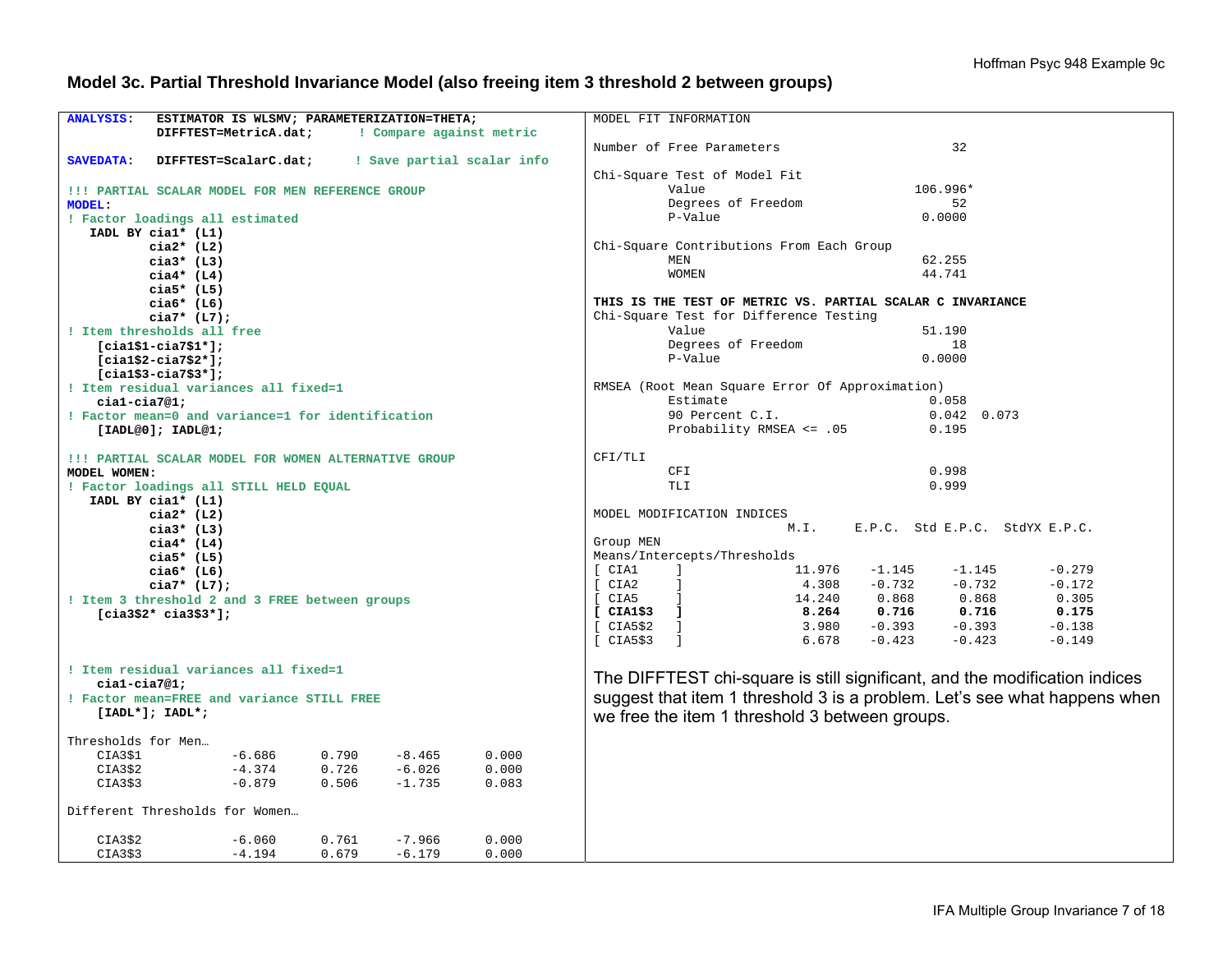# **Model 3d. Partial Threshold Invariance Model (also freeing item 1 threshold 3 between groups)**

| <b>ANALYSIS:</b><br>ESTIMATOR IS WLSMV; PARAMETERIZATION=THETA;         | Number of Free Parameters                                                    | 33                                              |
|-------------------------------------------------------------------------|------------------------------------------------------------------------------|-------------------------------------------------|
| ! Compare against metric<br>DIFFTEST=MetricA.dat;                       |                                                                              |                                                 |
|                                                                         | Chi-Square Test of Model Fit                                                 |                                                 |
| ! Save partial scalar info<br><b>SAVEDATA:</b><br>DIFFTEST=ScalarD.dat; | Value                                                                        | 99.865*                                         |
|                                                                         | Degrees of Freedom                                                           | 51                                              |
| !!! PARTIAL SCALAR MODEL FOR MEN REFERENCE GROUP                        | P-Value                                                                      | 0.0001                                          |
| <b>MODEL:</b>                                                           |                                                                              |                                                 |
| ! Factor loadings all estimated                                         | Chi-Square Contributions From Each Group                                     |                                                 |
| IADL BY cial* (L1)                                                      | MEN                                                                          | 57.085                                          |
| $cia2*$ (L2)                                                            | <b>WOMEN</b>                                                                 | 42.780                                          |
| $cia3*$ (L3)                                                            |                                                                              |                                                 |
| $ci$ a4* (L4)                                                           | THIS IS THE TEST OF METRIC VS. PARTIAL SCALAR D INVARIANCE                   |                                                 |
| $cia5*$ (L5)                                                            | Chi-Square Test for Difference Testing                                       |                                                 |
| $ci$ a6* (L6)                                                           | Value                                                                        | 41.247                                          |
| $cia7* (L7);$                                                           | Degrees of Freedom                                                           | 17                                              |
| ! Item thresholds all free                                              | P-Value                                                                      | 0.0009                                          |
| $[cial$1-cia7$1*];$                                                     |                                                                              |                                                 |
| $[cia1$2-cia7$2*];$                                                     | RMSEA (Root Mean Square Error Of Approximation)                              |                                                 |
| $[cial$3-cia7$3*];$                                                     | Estimate                                                                     | 0.055                                           |
| ! Item residual variances all fixed=1                                   | 90 Percent C.I.                                                              | 0.039 0.071                                     |
| $cial-cia7@1;$                                                          | Probability RMSEA <= .05                                                     | 0.288                                           |
| ! Factor mean=0 and variance=1 for identification                       |                                                                              |                                                 |
| [IADL@0]; IADL@1;                                                       | CFI/TLI                                                                      |                                                 |
|                                                                         | CFI                                                                          | 0.999                                           |
| !!! PARTIAL SCALAR MODEL FOR WOMEN ALTERNATIVE GROUP                    | TLI                                                                          | 0.999                                           |
| MODEL WOMEN:                                                            |                                                                              |                                                 |
| ! Factor loadings all STILL HELD EQUAL                                  | Thresholds for Men                                                           |                                                 |
| IADL BY cial* (L1)                                                      | CIA1\$1<br>$-5.528$                                                          | 0.000<br>0.494<br>$-11.180$                     |
| $cia2*$ (L2)                                                            | $-4.139$<br>CIA1\$2                                                          | $-9.027$<br>0.000<br>0.459                      |
| $cia3*$ (L3)                                                            | CIA1\$3<br>$-0.579$                                                          | 0.405<br>$-1.429$<br>0.153                      |
| $ci$ a4* (L4)                                                           |                                                                              |                                                 |
| $cia5*$ (L5)                                                            | $-6.880$<br>CIA3\$1<br>CIA3\$2<br>$-4.464$                                   | 0.823<br>$-8.361$<br>0.000<br>$-5.974$<br>0.000 |
| $ci$ a $6*$ (L $6$ )                                                    | CIA3\$3<br>$-0.895$                                                          | 0.747<br>0.516<br>$-1.733$<br>0.083             |
| $cia7* (L7);$                                                           |                                                                              |                                                 |
| ! Item 3 threshold 2 and 3, item 1 threshold 3 FREE between groups      | Different Thresholds for Women                                               |                                                 |
| $[cia3$2* cia3$3*];$                                                    | CIAI\$3<br>$-1.673$                                                          | $-4.096$<br>0.408<br>0.000                      |
| $[cia1$3*];$                                                            | $-6.267$<br>CIA3\$2                                                          | 0.794<br>$-7.893$<br>0.000                      |
|                                                                         | CIA3\$3<br>$-4.399$                                                          | 0.712<br>$-6.177$<br>0.000                      |
| ! Item residual variances all fixed=1                                   |                                                                              |                                                 |
| $cial-cia7@1;$                                                          |                                                                              |                                                 |
| ! Factor mean=FREE and variance STILL FREE                              | MODEL MODIFICATION INDICES                                                   |                                                 |
| $[IADL*]; IADL*;$                                                       | M.I.                                                                         | E.P.C. Std E.P.C. StdYX E.P.C.                  |
|                                                                         | Group MEN                                                                    |                                                 |
|                                                                         | Means/Intercepts/Thresholds                                                  |                                                 |
|                                                                         | [ CIA1<br>$\Box$<br>4.520                                                    | $-0.898$<br>$-0.898$<br>$-0.217$                |
|                                                                         | $\int$ CIA2<br>$\mathbf{1}$<br>5.852                                         | $-0.869$<br>$-0.869$<br>$-0.201$                |
| The DIFFTEST chi-square is still significant. Let's try item 5          | [ CIA5<br>10.959<br>$\mathbf{I}$                                             | 0.778<br>0.778<br>0.270                         |
|                                                                         | [CIA2\$3]<br>4.321<br>$\blacksquare$<br>[CIA5\$3]<br>4.772<br>$\blacksquare$ | 0.584<br>0.584<br>0.135<br>$-0.360$             |
| threshold 3                                                             |                                                                              | $-0.360$<br>$-0.125$                            |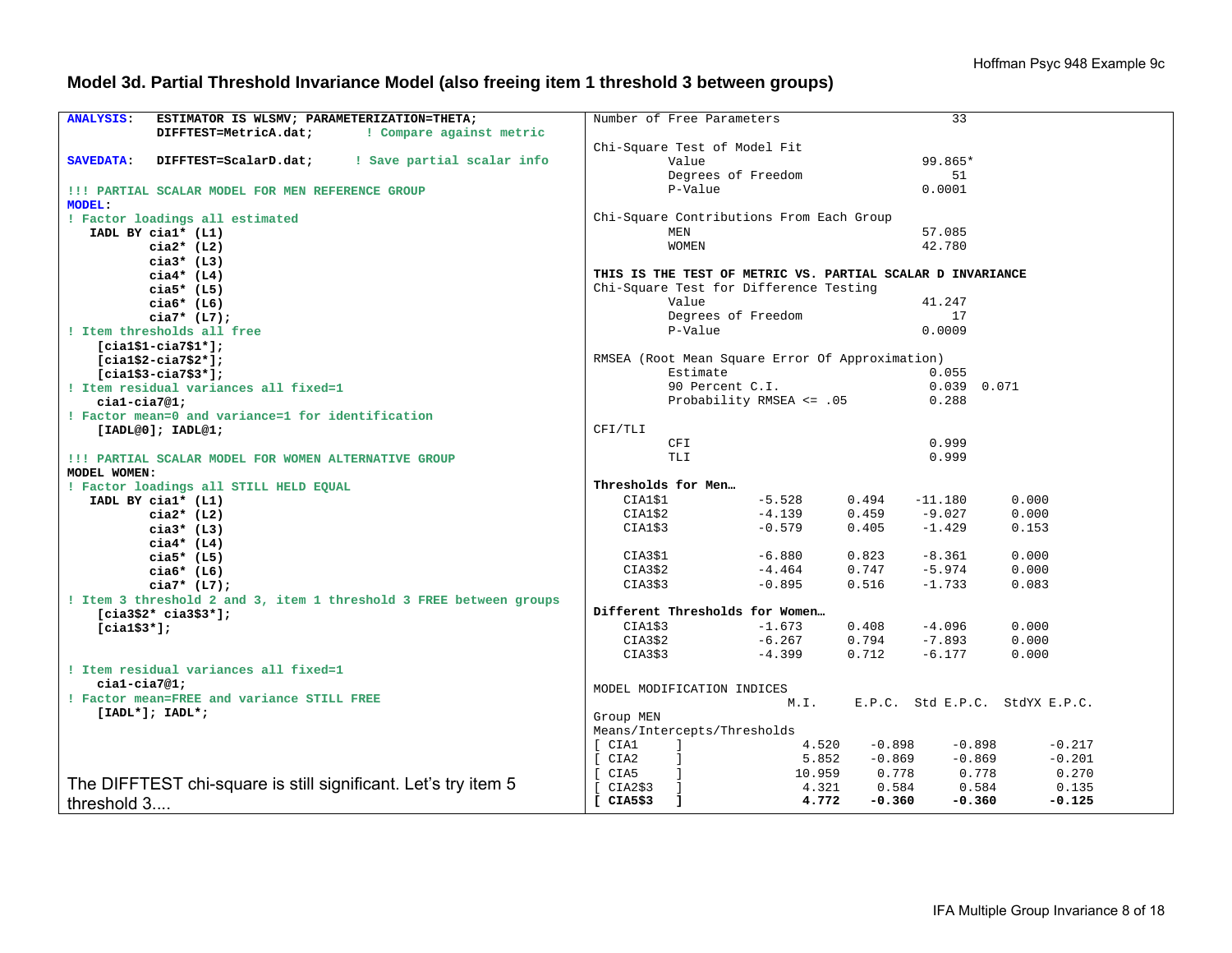# **Model 3e. Partial Threshold Invariance Model (also freeing item 5 threshold 3 between groups)**

| <b>ANALYSIS:</b><br>ESTIMATOR IS WLSMV; PARAMETERIZATION=THETA;      | Number of Free Parameters                                  |                          |          | 34            |                                |
|----------------------------------------------------------------------|------------------------------------------------------------|--------------------------|----------|---------------|--------------------------------|
| DIFFTEST=MetricA.dat;<br>! Compare against metric                    |                                                            |                          |          |               |                                |
|                                                                      |                                                            |                          |          |               |                                |
| ! Save partial scalar info                                           | Chi-Square Test of Model Fit                               |                          |          | 95.447*       |                                |
| <b>SAVEDATA:</b><br>DIFFTEST=ScalarE.dat;                            | Value                                                      |                          |          |               |                                |
|                                                                      |                                                            | Degrees of Freedom       |          | 50            |                                |
| !!! PARTIAL SCALAR MODEL FOR MEN REFERENCE GROUP                     | P-Value                                                    |                          |          | 0.0001        |                                |
| MODEL:                                                               |                                                            |                          |          |               |                                |
| ! Factor loadings all estimated                                      | Chi-Square Contributions From Each Group                   |                          |          |               |                                |
| IADL BY cial* (L1)                                                   | MEN                                                        |                          |          | 53.258        |                                |
| $cia2*$ (L2)                                                         | <b>WOMEN</b>                                               |                          |          | 42.189        |                                |
| $cia3*$ (L3)                                                         |                                                            |                          |          |               |                                |
| $cia4*$ (L4)                                                         | THIS IS THE TEST OF METRIC VS. PARTIAL SCALAR E INVARIANCE |                          |          |               |                                |
| $cia5*$ (L5)                                                         | Chi-Square Test for Difference Testing                     |                          |          |               |                                |
| $cia6*$ (L6)                                                         | Value                                                      |                          |          | 35.350        |                                |
| $cia7* (L7);$                                                        |                                                            | Degrees of Freedom       |          | 16            |                                |
| ! Item thresholds all free                                           | P-Value                                                    |                          |          | 0.0036        |                                |
| $[cial$1-cia7$1*];$                                                  |                                                            |                          |          |               |                                |
| $[cial$2-cia7$2*];$                                                  | RMSEA (Root Mean Square Error Of Approximation)            |                          |          |               |                                |
| $[cial$3-cia7$3*];$                                                  | Estimate                                                   |                          |          | 0.054         |                                |
| ! Item residual variances all fixed=1                                |                                                            | 90 Percent C.I.          |          | $0.037$ 0.070 |                                |
| $cial-cia7@1;$                                                       |                                                            | Probability RMSEA <= .05 |          | 0.341         |                                |
| ! Factor mean=0 and variance=1 for identification                    |                                                            |                          |          |               |                                |
| [IADL@0]; IADL@1;                                                    | CFI/TLI                                                    |                          |          |               |                                |
|                                                                      | CFI                                                        |                          |          | 0.999         |                                |
| !!! PARTIAL SCALAR MODEL FOR WOMEN ALTERNATIVE GROUP                 | <b>TLI</b>                                                 |                          |          | 0.999         |                                |
| MODEL WOMEN:                                                         |                                                            |                          |          |               |                                |
| ! Factor loadings all STILL HELD EQUAL                               | Thresholds for Men                                         |                          |          |               |                                |
| IADL BY cial* (L1)                                                   | CIA1\$1                                                    | $-5.443$                 | 0.490    | $-11.110$     | 0.000                          |
| $cia2*$ (L2)                                                         | CIA1\$2                                                    | $-4.046$                 | 0.454    | $-8.919$      | 0.000                          |
| $cia3*$ (L3)                                                         | CIA1\$3                                                    | $-0.573$                 | 0.401    | $-1.429$      | 0.153                          |
| $ci$ a4* (L4)                                                        |                                                            |                          |          |               |                                |
| $cia5*$ (L5)                                                         | CIA3\$1                                                    | $-6.699$                 | 0.799    | $-8.382$      | 0.000                          |
|                                                                      | CIA3\$2                                                    | $-4.378$                 | 0.731    | $-5.992$      | 0.000                          |
| $cia6*$ (L6)                                                         | CIA3\$3                                                    | $-0.877$                 | 0.506    | $-1.732$      | 0.083                          |
| $cia7* (L7);$                                                        |                                                            |                          |          |               |                                |
| ! Item 3 threshold 2 and 3, item 1,5 threshold 3 FREE between groups | CIA5\$1                                                    | $-4.334$                 | 0.340    | $-12.752$     | 0.000                          |
| $[cia3$2* cia3$3*];$                                                 |                                                            |                          |          | $-8.043$      |                                |
| $[cia1$3*];$                                                         | CIA5\$2                                                    | $-2.311$<br>$-1.227$     | 0.287    | $-4.298$      | 0.000                          |
| $[cia5$3*];$                                                         | CIA5\$3                                                    |                          | 0.285    |               | 0.000                          |
|                                                                      |                                                            |                          |          |               |                                |
| ! Item residual variances all fixed=1                                | Different Thresholds for Women                             |                          |          |               |                                |
| $cial-cia7@1;$                                                       | CIA1\$3                                                    | $-1.541$                 | 0.409    | $-3.769$      | 0.000                          |
| ! Factor mean=FREE and variance still FREE                           | CIA3\$2                                                    | $-6.074$                 | 0.770    | $-7.889$      | 0.000                          |
| $[IADL*]; IADL*;$                                                    | CIA3\$3                                                    | $-4.209$                 | 0.691    | $-6.090$      | 0.000                          |
|                                                                      | CIA5\$3                                                    | $-0.658$                 | 0.278    | $-2.370$      | 0.018                          |
|                                                                      |                                                            |                          |          |               |                                |
| The DIFFTEST chi-square is still significant. Let's try item 5       | MODEL MODIFICATION INDICES                                 |                          |          |               |                                |
| threshold 2                                                          |                                                            | M.I.                     |          |               | E.P.C. Std E.P.C. StdYX E.P.C. |
|                                                                      | Group MEN                                                  |                          |          |               |                                |
|                                                                      | Means/Intercepts/Thresholds                                |                          |          |               |                                |
|                                                                      | [ CIA2<br>$\blacksquare$                                   | 4.616                    | $-0.773$ | $-0.773$      | $-0.181$                       |
|                                                                      | [ CIA5<br>$\Box$                                           | 6.245                    | 0.756    | 0.756         | 0.266                          |
|                                                                      | [CIA5\$2]<br>$\blacksquare$                                | 3.920                    | $-0.383$ | $-0.383$      | $-0.135$                       |
|                                                                      |                                                            |                          |          |               |                                |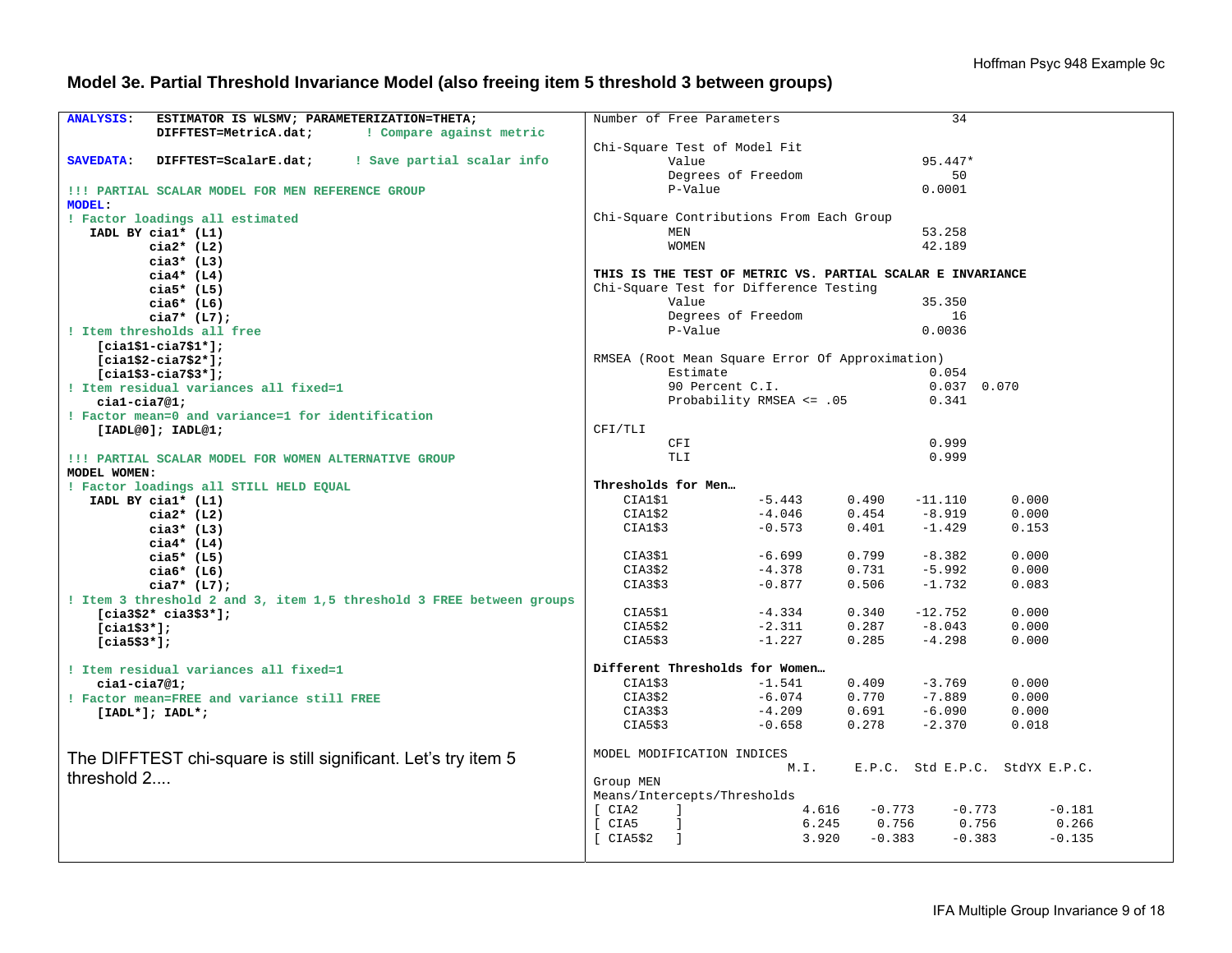### **Model 3f. Partial Threshold Invariance Model (also freeing item 5 threshold 2 between groups)**

| <b>ANALYSIS:</b><br>ESTIMATOR IS WLSMV; PARAMETERIZATION=THETA;         | Number of Free Parameters<br>35                                            |
|-------------------------------------------------------------------------|----------------------------------------------------------------------------|
| ! Compare against metric<br>DIFFTEST=MetricA.dat;                       |                                                                            |
|                                                                         | Chi-Square Test of Model Fit                                               |
| ! Save partial scalar info<br><b>SAVEDATA:</b><br>DIFFTEST=ScalarF.dat; | $91.604*$<br>Value                                                         |
|                                                                         | 49<br>Degrees of Freedom                                                   |
| !!! PARTIAL SCALAR MODEL FOR MEN REFERENCE GROUP                        | P-Value<br>0.0002                                                          |
| <b>MODEL:</b>                                                           |                                                                            |
| ! Factor loadings all estimated                                         | Chi-Square Contributions From Each Group                                   |
| IADL BY cial* (L1)                                                      | MEN<br>50.317                                                              |
| $cia2*$ (L2)                                                            | 41.287<br>WOMEN                                                            |
| $cia3*$ (L3)                                                            |                                                                            |
| $cia4*$ (L4)                                                            | THIS IS THE TEST OF METRIC VS. PARTIAL SCALAR F INVARIANCE                 |
| $cia5*$ (L5)                                                            | Chi-Square Test for Difference Testing                                     |
| $cia6*$ (L6)                                                            | Value<br>29.886                                                            |
| $cia7* (L7);$                                                           | Degrees of Freedom<br>15                                                   |
| ! Item thresholds all free                                              | P-Value<br>0.0123                                                          |
| $[cial$1-cia7$1*];$                                                     |                                                                            |
| $[cial$2-cia7$2*];$                                                     | RMSEA (Root Mean Square Error Of Approximation)                            |
| $[cial$3-cia7$3*];$                                                     | Estimate<br>0.052                                                          |
| ! Item residual variances all fixed=1                                   | 90 Percent C.I.<br>$0.035$ 0.069                                           |
| $cial-cia7@1;$                                                          | Probability RMSEA <= .05<br>0.387                                          |
| ! Factor mean=0 and variance=1 for identification                       |                                                                            |
| [IADL@0]; IADL@1;                                                       | CFI/TLI                                                                    |
|                                                                         | <b>CFI</b><br>0.999                                                        |
| !!! PARTIAL SCALAR MODEL FOR WOMEN ALTERNATIVE GROUP                    | 0.999<br><b>TLI</b>                                                        |
| MODEL WOMEN:                                                            |                                                                            |
| ! Factor loadings all STILL HELD EQUAL                                  |                                                                            |
| IADL BY cial* (L1)                                                      | MODEL MODIFICATION INDICES                                                 |
| $cia2*$ (L2)                                                            | M.I.<br>E.P.C. Std E.P.C. StdYX E.P.C.                                     |
| $cia3*$ (L3)                                                            | Group MEN                                                                  |
| $cia4*$ (L4)                                                            | Means/Intercepts/Thresholds                                                |
| cia5* $(L5)$                                                            | [ CIA4<br>$\sim$ 1<br>4.975<br>0.802<br>0.802<br>0.188                     |
| $cia6*$ (L6)                                                            | 0.469<br>0.469<br>0.187<br>4.570<br>[ CIA6<br>$\blacksquare$               |
| $cia7* (L7);$                                                           | 4.529<br>$-0.536$<br>$-0.536$<br>$-0.125$<br>[CIA4\$3]                     |
| ! Item 3 threshold 2 and 3, item 1 threshold 3,                         |                                                                            |
| ! item 5 thresholds 2 and 3 FREE between groups                         | The DIFFTEST chi-square is still significant. Let's try item 4 threshold 3 |
| $[cia3$2* cia3$3*];$                                                    |                                                                            |
| $[cia1$3*];$                                                            |                                                                            |
| $[cia5$2* cia5$3*];$                                                    |                                                                            |
|                                                                         |                                                                            |
| ! Item residual variances all fixed=1                                   |                                                                            |
| $cial-cia7@1;$                                                          |                                                                            |
| ! Factor mean=FREE and variance still FREE                              |                                                                            |
| $[IADL*]; IADL*;$                                                       |                                                                            |
|                                                                         |                                                                            |
|                                                                         |                                                                            |
|                                                                         |                                                                            |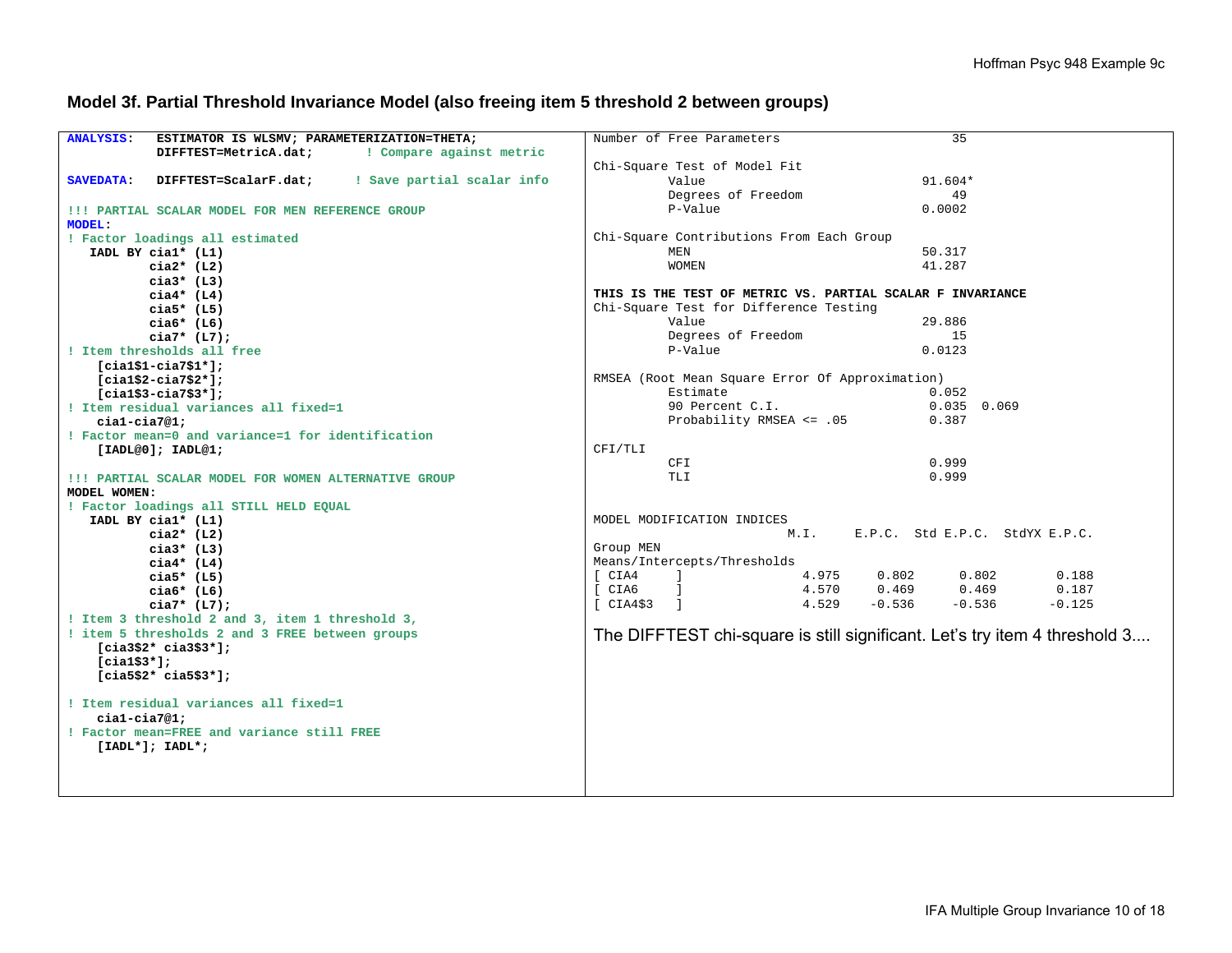# **Model 3g. Partial Threshold Invariance Model (also freeing item 4 threshold 3 between groups)**

| ESTIMATOR IS WLSMV; PARAMETERIZATION=THETA;<br><b>ANALYSIS:</b>         | Number of Free Parameters<br>36                                             |
|-------------------------------------------------------------------------|-----------------------------------------------------------------------------|
| DIFFTEST=MetricA.dat;<br>! Compare against metric                       |                                                                             |
|                                                                         | Chi-Square Test of Model Fit                                                |
| ! Save partial scalar info<br><b>SAVEDATA:</b><br>DIFFTEST=ScalarG.dat; | 87.391*<br>Value                                                            |
|                                                                         | Degrees of Freedom<br>48                                                    |
| !!! PARTIAL SCALAR MODEL FOR MEN REFERENCE GROUP                        | P-Value<br>0.0004                                                           |
| <b>MODEL:</b>                                                           |                                                                             |
| ! Factor loadings all estimated                                         | Chi-Square Contributions From Each Group                                    |
| IADL BY cial* (L1)                                                      | 46.648<br>MEN                                                               |
| $cia2*$ (L2)                                                            | 40.742<br><b>WOMEN</b>                                                      |
| $cia3*$ (L3)                                                            |                                                                             |
| $ci$ a4* (L4)                                                           | THIS IS THE TEST OF METRIC VS. PARTIAL SCALAR G INVARIANCE                  |
| cia5* $(L5)$                                                            | Chi-Square Test for Difference Testing                                      |
| cia $6*$ (L6)                                                           | Value<br>24.426                                                             |
|                                                                         | Degrees of Freedom<br>14                                                    |
| $cia7* (L7);$                                                           | P-Value<br>0.0407                                                           |
| ! Item thresholds all free                                              |                                                                             |
| $[cial$1-cia7$1*];$                                                     |                                                                             |
| $[cia1$2-cia7$2*];$                                                     | RMSEA (Root Mean Square Error Of Approximation)                             |
| $[cial$3-cia7$3*];$                                                     | Estimate<br>0.051                                                           |
| ! Item residual variances all fixed=1                                   | 90 Percent C.I.<br>$0.033$ $0.068$                                          |
| $cial-cia7@1;$                                                          | Probability RMSEA <= .05<br>0.444                                           |
| ! Factor mean=0 and variance=1 for identification                       |                                                                             |
| [IADL@0]; IADL@1;                                                       | CFI/TLI                                                                     |
|                                                                         | 0.999<br>CFI                                                                |
| !!! PARTIAL SCALAR MODEL FOR WOMEN ALTERNATIVE GROUP                    | 0.999<br>TLI                                                                |
| MODEL WOMEN:                                                            |                                                                             |
| ! Factor loadings all STILL HELD EQUAL                                  |                                                                             |
| IADL BY cial* (L1)                                                      | MODEL MODIFICATION INDICES                                                  |
| cia $2*$ (L2)                                                           | E.P.C. Std E.P.C. StdYX E.P.C.<br>M. I.                                     |
| cia3* $(L3)$                                                            | Group MEN                                                                   |
| $cia4*$ (L4)                                                            | Means/Intercepts/Thresholds                                                 |
| cia5* $(L5)$                                                            | 6.640<br>$0.574$ 0.574<br>0.231<br>[ CIA6<br>$\sim$ 1.000 $\sim$            |
| $ciab*$ (L6)                                                            |                                                                             |
| $cia7* (L7);$                                                           |                                                                             |
| ! Item 3 threshold 2 and 3, item 1 threshold 3,                         | Although the DIFFTEST chi-square is still technically significant, no other |
| ! item 5 thresholds 2 and 3, item 4 threshold 3 FREE between groups     |                                                                             |
| $[cia3$2* cia3$3*];$                                                    | modifications to un-constrain the remaining thresholds will improve fit.    |
| $[cia1$3*];$                                                            |                                                                             |
| $[cia5$2* cia5$3*];$                                                    |                                                                             |
| $[cia4$3*];$                                                            | I'm calling it done.                                                        |
|                                                                         |                                                                             |
| ! Item residual variances all fixed=1                                   |                                                                             |
| $cial-cia7@1;$                                                          |                                                                             |
| ! Factor mean=FREE and variance still FREE                              |                                                                             |
| $[IADL*]; IADL*;$                                                       |                                                                             |
|                                                                         |                                                                             |
|                                                                         |                                                                             |
|                                                                         |                                                                             |
|                                                                         |                                                                             |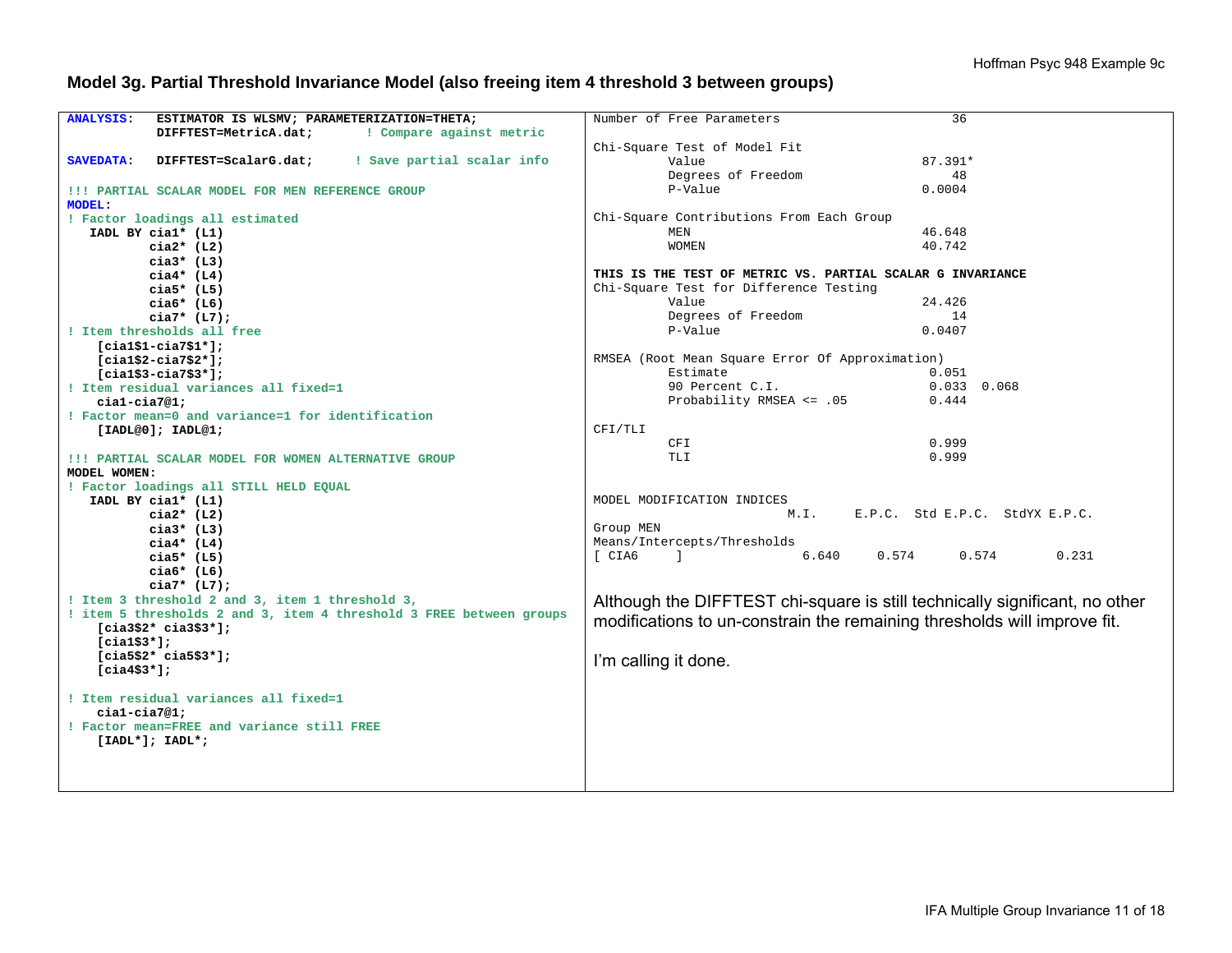# **Model 4a. Partial Residual Variance Invariance Model (thresholds unconstrained between groups from ScalarG) This last step for testing measurement invariance proceeds backwards.**

**Because freeing the residual variances is adding parameters, we must estimate this free residuals model first.** 

| ANALYSIS: ESTIMATOR IS WLSMV; PARAMETERIZATION=THETA;                     | (Number of Free Parameters                      |                          |                | 43                     |                |  |
|---------------------------------------------------------------------------|-------------------------------------------------|--------------------------|----------------|------------------------|----------------|--|
| DIFFTEST=ResidualFreeA.dat; ! Save free residual info<br><b>SAVEDATA:</b> | Chi-Square Test of Model Fit                    |                          |                |                        |                |  |
|                                                                           | Value                                           |                          |                | $80.223*$              |                |  |
| !!! RESIDUAL FIXED MODEL FOR MEN REFERENCE GROUP                          |                                                 | Degrees of Freedom       |                | 41                     |                |  |
| <b>MODEL:</b>                                                             | P-Value                                         |                          | 0.0002         |                        |                |  |
| ! Factor loadings all estimated                                           |                                                 |                          |                |                        |                |  |
| IADL BY cial* (L1)                                                        | Chi-Square Contributions From Each Group        |                          |                |                        |                |  |
| $cia2*$ (L2)                                                              | <b>MEN</b>                                      |                          | 34.586         |                        |                |  |
| cia3* $(L3)$                                                              | <b>WOMEN</b>                                    |                          | 45.636         |                        |                |  |
| $cia4*$ (L4)                                                              |                                                 |                          |                |                        |                |  |
| $cia5*$ (L5)                                                              | RMSEA (Root Mean Square Error Of Approximation) |                          |                |                        |                |  |
| $cia6*$ (L6)                                                              | Estimate                                        |                          |                | 0.055                  |                |  |
| $cia7* (L7);$                                                             |                                                 | 90 Percent C.I.          |                | $0.037$ 0.073<br>0.305 |                |  |
| ! Item thresholds all free                                                |                                                 | Probability RMSEA <= .05 |                |                        |                |  |
| $[cial$1-cia7$1*];$<br>$[cial$2-cia7$2*];$                                | CFI/TLI                                         |                          |                |                        |                |  |
| $[cial$3-ci$3$3"].$                                                       | CFI                                             |                          |                | 0.999                  |                |  |
| ! Item residual variances all fixed=1                                     | TLI                                             |                          |                | 0.999                  |                |  |
| $cial-cia7@1;$                                                            |                                                 |                          |                |                        |                |  |
| ! Factor mean=0 and variance=1 for identification                         | Residual Variances for Men                      |                          |                |                        |                |  |
| [IADL@0]; IADL@1;                                                         | CIA1                                            | 1.000                    | 0.000          | 999.000                | 999.000        |  |
|                                                                           | CIA2                                            | 1.000                    | 0.000          | 999.000                | 999.000        |  |
| !!! RESIDUAL FREE MODEL FOR WOMEN ALTERNATIVE GROUP                       | CIA3                                            | 1.000                    | 0.000          | 999.000                | 999.000        |  |
| MODEL WOMEN:                                                              | CIA4                                            | 1.000                    | 0.000          | 999.000                | 999.000        |  |
| ! Factor loadings all STILL HELD EQUAL                                    | CIA5                                            | 1.000                    | 0.000          | 999.000                | 999.000        |  |
| IADL BY cial* (L1)                                                        | CIA6                                            | 1.000                    | 0.000          | 999.000                | 999.000        |  |
| $cia2*$ (L2)                                                              | CIA7                                            | 1.000                    | 0.000          | 999.000                | 999.000        |  |
| cia3* $(L3)$                                                              |                                                 |                          |                |                        |                |  |
| $cia4*$ (L4)                                                              | Residual Variances for Women                    |                          |                |                        |                |  |
| $cia5*$ (L5)                                                              | CIA1<br>CIA2                                    | 2.243<br>0.538           | 1.286<br>0.224 | 1.744<br>2.406         | 0.081<br>0.016 |  |
| $cia6*$ (L6)                                                              | CIA3                                            | 0.264                    | 0.118          | 2.239                  | 0.025          |  |
| $cia7* (L7);$<br>! Item 3 threshold 2 and 3, item 1 threshold 3,          | CIA4                                            | 1.063                    | 0.540          | 1.970                  | 0.049          |  |
| ! item 5 thresholds 2 and 3, item 4 threshold 3 FREE between groups       | CIA5                                            | 0.940                    | 0.378          | 2.490                  | 0.013          |  |
| $[cia3$2* cia3$3*];$                                                      | CIA6                                            | 1.627                    | 0.639          | 2.546                  | 0.011          |  |
| $[cia1$3*];$                                                              | CIA7                                            | 0.725                    | 0.192          | 3.768                  | 0.000          |  |
| $[cia5$2* cia5$3*];$                                                      |                                                 |                          |                |                        |                |  |
| $[cia4$3*];$                                                              |                                                 |                          |                |                        |                |  |
|                                                                           |                                                 |                          |                |                        |                |  |
| ! Item residual variances NOW FREE                                        |                                                 |                          |                |                        |                |  |
| $cial-cia7$                                                               |                                                 |                          |                |                        |                |  |
|                                                                           |                                                 |                          |                |                        |                |  |
|                                                                           |                                                 |                          |                |                        |                |  |
| ! Factor mean=FREE and variance still FREE                                |                                                 |                          |                |                        |                |  |
| $[IADL*]; IADL*;$                                                         |                                                 |                          |                |                        |                |  |
|                                                                           |                                                 |                          |                |                        |                |  |
|                                                                           |                                                 |                          |                |                        |                |  |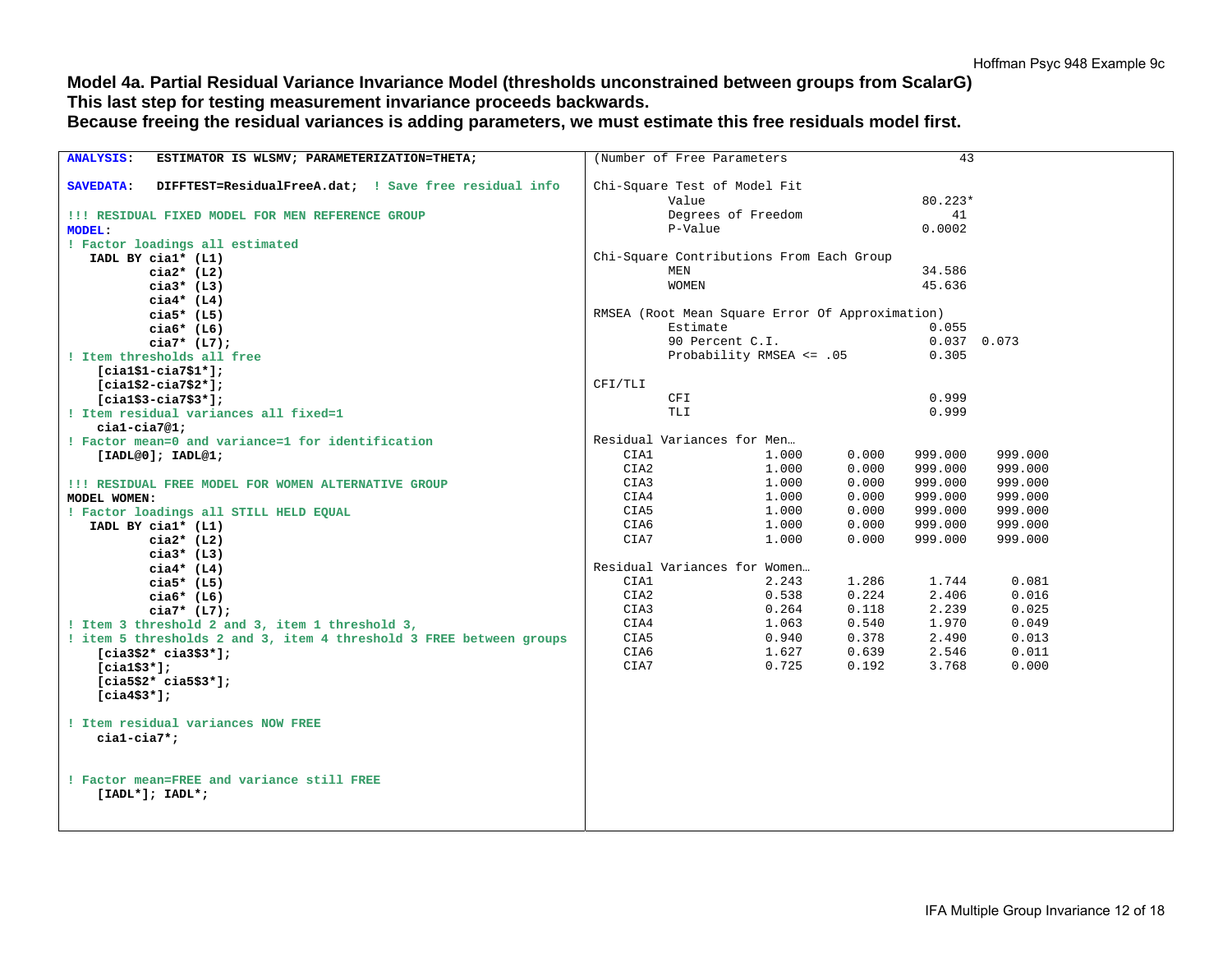### **Model 4b. Residual Variance Invariance Model (testing all items)**

**We now constrain the residual variances to be equal between groups and test decrease in fit.** 

|                                                                             | uu: wot:: oo:: g: oupo u::u toot uoo: ouoo ::: :::                            |
|-----------------------------------------------------------------------------|-------------------------------------------------------------------------------|
| ANALYSIS: ESTIMATOR IS WLSMV; PARAMETERIZATION=THETA;                       | (Model fit is same as Scalar G)                                               |
| DIFFTEST=ResidualFreeA.dat; ! Compare to free residual                      |                                                                               |
|                                                                             | TEST OF PARTIAL SCALAR G VS. RESIDUAL VARIANCE INVARIANCE                     |
| <b>SAVEDATA:</b><br>DIFFTEST=ResidualFixedB.dat; ! Save fixed residual info | Chi-Square Test for Difference Testing                                        |
|                                                                             | Value<br>14.319                                                               |
| !!! RESIDUAL FIXED MODEL FOR MEN REFERENCE GROUP                            | Degrees of Freedom<br>-7                                                      |
| <b>MODEL:</b>                                                               | P-Value<br>0.0458                                                             |
| ! Factor loadings all estimated                                             |                                                                               |
|                                                                             | MODEL MODIFICATION INDICES                                                    |
| IADL BY cial* (L1)                                                          |                                                                               |
| cia $2*$ (L2)                                                               | M.I. E.P.C. Std E.P.C. StdYX E.P.C.                                           |
| $cia3*$ (L3)                                                                | Group MEN                                                                     |
| $cia4*$ (L4)                                                                | Variances/Residual Variances                                                  |
| cia5* $(L5)$                                                                | CIA3<br>$9.421$ $1.755$ $1.755$ $0.072$<br>$7.699$ $-0.670$ $-0.670$ $-0.108$ |
| cia $6*$ (L6)                                                               | CIA6                                                                          |
| $cia7* (L7);$                                                               |                                                                               |
| ! Item thresholds all free                                                  | After freeing residual variance for item 3                                    |
|                                                                             |                                                                               |
| $[cial$1-cia7$1*];$                                                         |                                                                               |
| $[cial$2-cia7$2*];$                                                         | ANALYSIS: ESTIMATOR IS WLSMV; PARAMETERIZATION=THETA;                         |
| $[cial$3-cia7$3*]$ ;                                                        | DIFFTEST=ResidualFreeA.dat; ! Compare to free residual                        |
| ! Item residual variances all fixed=1                                       |                                                                               |
| $cial-cia7@1;$                                                              | SAVEDATA: DIFFTEST=ResidualFixedC.dat; ! Save fixed residual info             |
| ! Factor mean=0 and variance=1 for identification                           |                                                                               |
| [IADL@0]; IADL@1;                                                           | MODEL WOMEN:                                                                  |
|                                                                             |                                                                               |
| !!! RESIDUAL FREE MODEL FOR WOMEN ALTERNATIVE GROUP                         | ! Item residual variances NOW FIXED except for item 3                         |
| MODEL WOMEN:                                                                | $cial-cia7@1;$                                                                |
|                                                                             | $cia3*$ ;                                                                     |
| ! Factor loadings all STILL HELD EQUAL                                      |                                                                               |
| IADL BY cial* (L1)                                                          | Number of Free Parameters<br>37                                               |
| $cia2*$ (L2)                                                                | Chi-Square Test of Model Fit                                                  |
| cia3* $(L3)$                                                                | 79.843*<br>Value                                                              |
| $ci$ a4* (L4)                                                               | Degrees of Freedom<br>47                                                      |
| $cia5*$ (L5)                                                                | P-Value<br>0.0020                                                             |
| cia $6*$ (L6)                                                               |                                                                               |
| $cia7* (L7);$                                                               |                                                                               |
| ! Item 3 threshold 2 and 3, item 1 threshold 3,                             | Chi-Square Contributions From Each Group                                      |
| ! item 5 thresholds 2 and 3, item 4 threshold 3 FREE between groups         | MEN<br>39.742                                                                 |
|                                                                             | 40.101<br>WOMEN                                                               |
| $[cia3$2* cia3$3*];$                                                        |                                                                               |
| $[cia1$3*];$                                                                | TEST OF PARTIAL SCALAR G VS. PARTIAL RESIDUAL VARIANCE INVARIANCE             |
| $[cia5$2* cia5$3*];$                                                        |                                                                               |
| [ $cia4$3*$ ];                                                              | Chi-Square Test for Difference Testing                                        |
| ! Item residual variances NOW FIXED                                         | Value<br>8.930                                                                |
| $cial-cia7@1;$                                                              | Degrees of Freedom<br>6                                                       |
|                                                                             | P-Value<br>0.1776                                                             |
| ! Factor mean=FREE and variance still FREE                                  |                                                                               |
| $[IADL*]; IADL*;$                                                           |                                                                               |
|                                                                             | RMSEA (Root Mean Square Error Of Approximation)                               |
|                                                                             | Estimate<br>0.047                                                             |
| Because DIFFTEST is nonsignificant, we can constrain the                    | 90 Percent C.I.<br>Probability RMSEA <= .05<br>$0.028$ 0.064                  |
| residual variances for the invariant items to be the same. Now we           | 0.591                                                                         |
|                                                                             |                                                                               |
| are ready to examine structural invariance (equality of the factor          | CFI/TLI                                                                       |
|                                                                             | 0.999<br>CFI                                                                  |
| variance and factor mean).                                                  | 0.999<br>TLI                                                                  |
|                                                                             |                                                                               |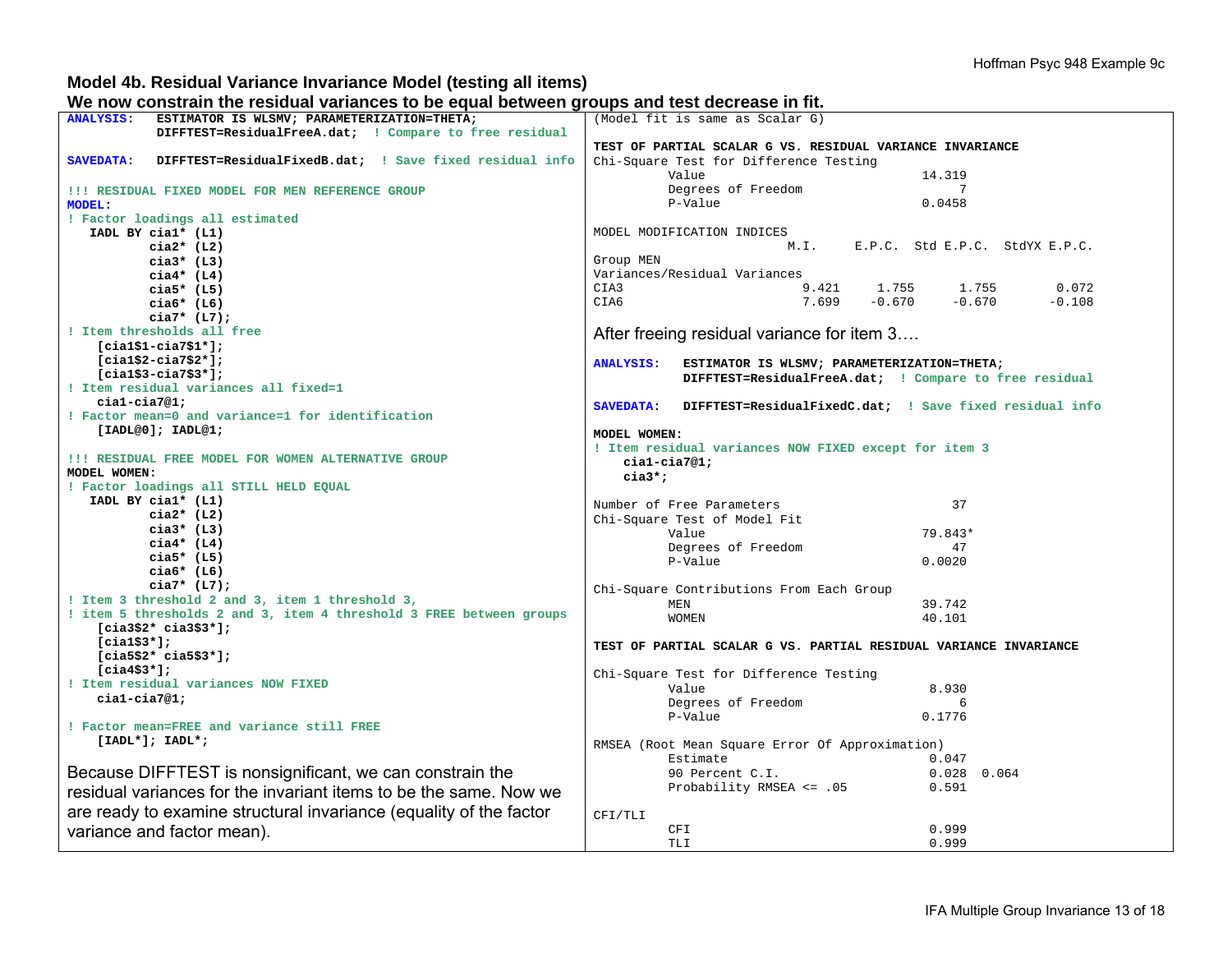# **Final Model: Partial Measurement Invariance (solution from Model 4c)**

| UNSTANDARDIZED MODEL RESULTS (IFA MODEL SOLUTION)            |                                                            |       |                     |            | UNSTANDARDIZED MODEL RESULTS (IFA MODEL SOLUTION)    |                                                              |       |                     |                  |
|--------------------------------------------------------------|------------------------------------------------------------|-------|---------------------|------------|------------------------------------------------------|--------------------------------------------------------------|-------|---------------------|------------------|
|                                                              |                                                            |       |                     | Two-Tailed |                                                      |                                                              |       |                     | Two-Tailed       |
|                                                              | Estimate                                                   |       | $S.E.$ Est./ $S.E.$ | P-Value    |                                                      | Estimate                                                     |       | $S.E.$ Est./ $S.E.$ | P-Value          |
| Group MEN                                                    |                                                            |       |                     |            | Group WOMEN                                          |                                                              |       |                     |                  |
| FACTOR LOADINGS: CHANGE IN PROBIT FOR 1-UNIT CHANGE IN THETA |                                                            |       |                     |            |                                                      | FACTOR LOADINGS: CHANGE IN PROBIT FOR 1-UNIT CHANGE IN THETA |       |                     |                  |
| IADL<br>BY                                                   |                                                            |       |                     |            | IADL<br>BY                                           |                                                              |       |                     |                  |
| CIA1                                                         | 4.227                                                      | 0.463 | 9.137               | 0.000      | CIA1                                                 | 4.227                                                        | 0.463 | 9.137               | 0.000            |
| CIA2                                                         | 4.054                                                      | 0.561 | 7.222               | 0.000      | CIA2                                                 | 4.054                                                        | 0.561 | 7.222               | 0.000            |
| CIA3                                                         | 3.287                                                      | 0.488 | 6.730               | 0.000      | CIA3                                                 | 3.287                                                        | 0.488 | 6.730               | 0.000            |
| CIA4                                                         | 4.197                                                      | 0.509 | 8.253               | 0.000      | CIA4                                                 | 4.197                                                        | 0.509 | 8.253               | 0.000            |
| CIA5                                                         | 2.729                                                      | 0.304 | 8.977               | 0.000      | CIA5                                                 | 2.729                                                        | 0.304 | 8.977               | 0.000            |
| CIA6                                                         | 2.346                                                      | 0.263 | 8.915               | 0.000      | CIA6                                                 | 2.346                                                        | 0.263 | 8.915               | 0.000            |
| CIA7                                                         | 1.270                                                      | 0.176 | 7.208               | 0.000      | CIA7                                                 | 1.270                                                        | 0.176 | 7.208               | 0.000            |
|                                                              |                                                            |       |                     |            |                                                      |                                                              |       |                     |                  |
| Means: MEAN OF THETA                                         |                                                            |       |                     |            | Means: MEAN DIFFERENCE OF THETA IN WOMEN             |                                                              |       |                     |                  |
| IADL                                                         | 0.000                                                      | 0.000 | 999.000             | 999.000    | <b>IADL</b>                                          | $-0.194$                                                     | 0.106 | $-1.833$            | 0.067            |
|                                                              |                                                            |       |                     |            |                                                      |                                                              |       |                     |                  |
|                                                              | Thresholds: EXPECTED PROBIT OF LOWER CATEGORY WHEN THETA=0 |       |                     |            | Thresholds: NEGATIVE OF EXPECTED PROBIT WHEN THETA=0 |                                                              |       |                     |                  |
| CIA1\$1                                                      | $-5.634$                                                   | 0.572 | $-9.848$            | 0.000      | CIA1\$1                                              | $-5.634$                                                     | 0.572 | $-9.848$            | 0.000            |
| CIA1\$2                                                      | $-4.185$                                                   | 0.519 | $-8.065$            | 0.000      | CIA1\$2                                              | $-4.185$                                                     | 0.519 | $-8.065$            | 0.000            |
| CIA1\$3                                                      | $-0.606$                                                   | 0.425 | $-1.426$            | 0.154      | CIA1\$3                                              | $-1.570$                                                     | 0.466 | $-3.369$            | 0.001 housework  |
| CIA2\$1                                                      | $-5.787$                                                   | 0.642 | $-9.016$            | 0.000      | CIA2\$1                                              | $-5.787$                                                     | 0.642 | $-9.016$            | 0.000            |
| CIA2\$2                                                      | $-4.914$                                                   | 0.600 | $-8.192$            | 0.000      | CIA2\$2                                              | $-4.914$                                                     | 0.600 | $-8.192$            | 0.000            |
| CIA2\$3                                                      | $-3.261$                                                   | 0.532 | $-6.131$            | 0.000      | CIA2\$3                                              | $-3.261$                                                     | 0.532 | $-6.131$            | 0.000 bed making |
| CIA3\$1                                                      | $-4.344$                                                   | 0.567 | $-7.664$            | 0.000      | CIA3\$1                                              | $-4.344$                                                     | 0.567 | $-7.664$            | 0.000            |
| CIA3\$2                                                      | $-2.975$                                                   | 0.487 | $-6.104$            | 0.000      | CIA3\$2                                              | $-3.866$                                                     | 0.534 | $-7.234$            | 0.000            |
| CIA3\$3                                                      | $-0.598$                                                   | 0.347 | $-1.725$            | 0.085      | CIA3\$3                                              | $-2.677$                                                     | 0.415 | $-6.447$            | 0.000 cooking    |
|                                                              |                                                            | 0.543 | $-9.738$            |            |                                                      |                                                              | 0.543 |                     |                  |
| CIA4\$1                                                      | $-5.283$                                                   |       |                     | 0.000      | CIA4\$1                                              | $-5.283$                                                     |       | $-9.738$            | 0.000<br>0.000   |
| CIA4\$2                                                      | $-3.755$                                                   | 0.486 | $-7.719$            | 0.000      | CIA4\$2                                              | $-3.755$                                                     | 0.486 | $-7.719$            | 0.002 shopping   |
| CIA4\$3                                                      | $-2.206$                                                   | 0.478 | $-4.619$            | 0.000      | CIA4\$3                                              | $-1.491$                                                     | 0.471 | $-3.164$            |                  |
| CIA5\$1                                                      | $-4.330$                                                   | 0.354 | $-12.225$           | 0.000      | CIA5\$1                                              | $-4.330$                                                     | 0.354 | $-12.225$           | 0.000            |
| CIA5\$2                                                      | $-2.756$                                                   | 0.353 | $-7.803$            | 0.000      | CIA5\$2                                              | $-2.173$                                                     | 0.313 | $-6.949$            | 0.000            |
| CIA5\$3                                                      | $-1.252$                                                   | 0.293 | $-4.269$            | 0.000      | CIA5\$3                                              | $-0.643$                                                     | 0.300 | $-2.144$            | 0.032 get around |
| CIA6\$1                                                      | $-3.873$                                                   | 0.325 | $-11.932$           | 0.000      | CIA6\$1                                              | $-3.873$                                                     | 0.325 | $-11.932$           | 0.000            |
| CIA6\$2                                                      | $-2.737$                                                   | 0.287 | $-9.544$            | 0.000      | CIA6\$2                                              | $-2.737$                                                     | 0.287 | $-9.544$            | 0.000            |
| CIA6\$3                                                      | $-1.754$                                                   | 0.267 | $-6.566$            | 0.000      | CIA6\$3                                              | $-1.754$                                                     | 0.267 | $-6.566$            | 0.000 banking    |
| CIA7\$1                                                      | $-3.475$                                                   | 0.284 | $-12.224$           | 0.000      | CIA7\$1                                              | $-3.475$                                                     | 0.284 | $-12.224$           | 0.000            |
| CIA7\$2                                                      | $-2.761$                                                   | 0.222 | $-12.445$           | 0.000      | CIA7\$2                                              | $-2.761$                                                     | 0.222 | $-12.445$           | 0.000            |
| CIA7\$3                                                      | $-1.934$                                                   | 0.183 | $-10.562$           | 0.000      | CIA7\$3                                              | $-1.934$                                                     | 0.183 | $-10.562$           | 0.000 telephone  |
|                                                              |                                                            |       |                     |            |                                                      |                                                              |       |                     |                  |
| Variances: VARIANCE OF THETA                                 |                                                            |       |                     |            | Variances: VARIANCE OF THETA                         |                                                              |       |                     |                  |
| IADL                                                         | 1.000                                                      | 0.000 | 999.000             | 999.000    | IADL                                                 | 0.612                                                        | 0.137 | 4.461               | 0.000            |
|                                                              |                                                            |       |                     |            |                                                      |                                                              |       |                     |                  |
|                                                              | Residual Variances (ALL FIXED=1)                           |       |                     |            | Residual Variances (NOT ALL FIXED=1)                 |                                                              |       |                     |                  |
| CIA1                                                         | 1.000                                                      | 0.000 | 999.000             | 999.000    | CIA1                                                 | 1.000                                                        | 0.000 | 999.000             | 999.000          |
| CIA2                                                         | 1.000                                                      | 0.000 | 999.000             | 999.000    | CIA2                                                 | 1.000                                                        | 0.000 | 999.000             | 999.000          |
| CIA3                                                         | 1.000                                                      | 0.000 | 999.000             | 999.000    | CIA3                                                 | 0.267                                                        | 0.123 | 2.160               | 0.031            |
| CIA4                                                         | 1.000                                                      | 0.000 | 999.000             | 999.000    | CIA4                                                 | 1.000                                                        | 0.000 | 999.000             | 999.000          |
| CIA5                                                         | 1.000                                                      | 0.000 | 999.000             | 999.000    | CIA5                                                 | 1.000                                                        | 0.000 | 999.000             | 999.000          |
| CIA6                                                         | 1.000                                                      | 0.000 | 999.000             | 999.000    | CIA6                                                 | 1.000                                                        | 0.000 | 999.000             | 999.000          |
| CIA7                                                         | 1.000                                                      | 0.000 | 999.000             | 999.000    | CIA7                                                 | 1.000                                                        | 0.000 | 999.000             | 999.000          |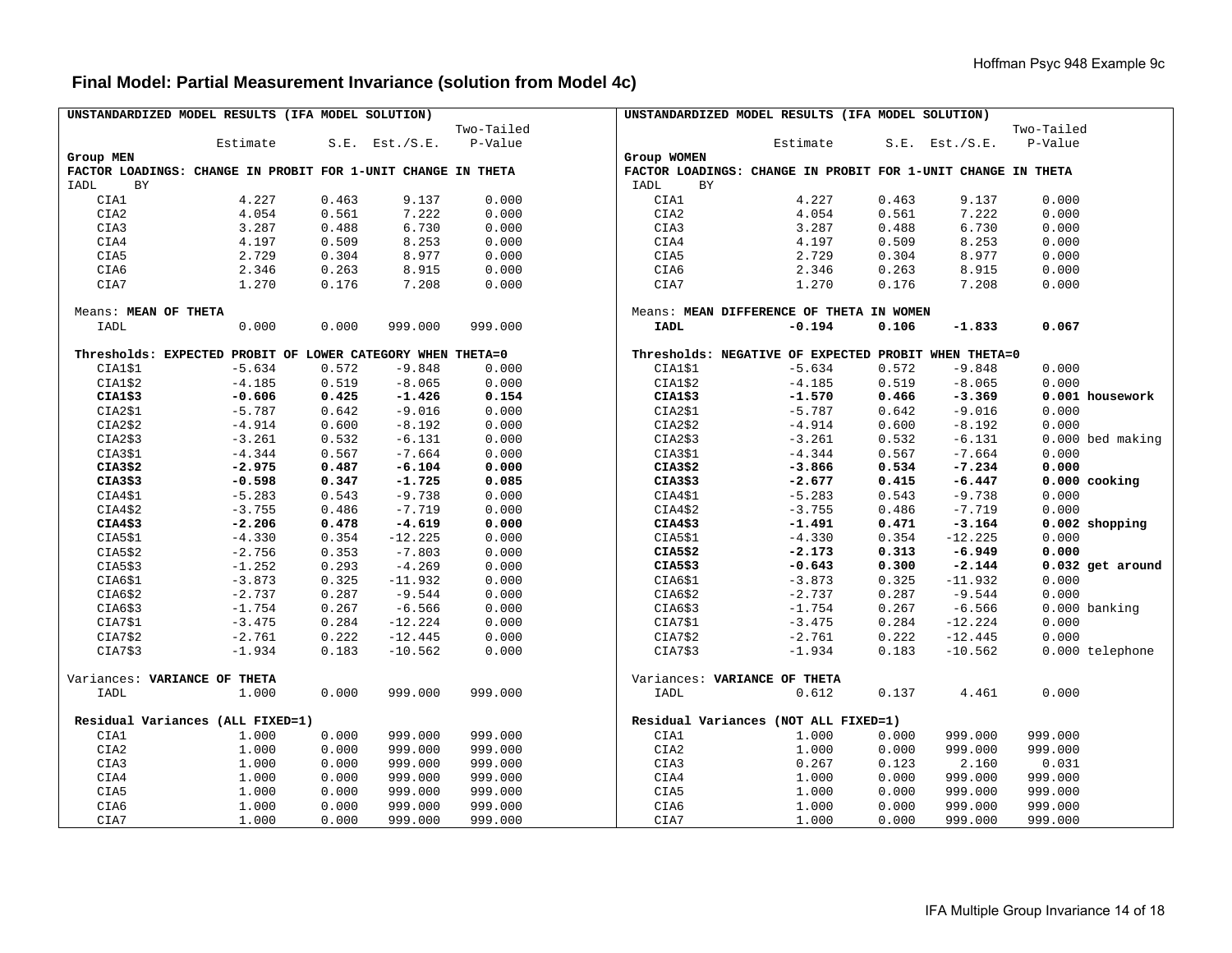| <b>ANALYSIS:</b><br>ESTIMATOR IS WLSMV; PARAMETERIZATION=THETA;     |                                                                             |               |  |  |
|---------------------------------------------------------------------|-----------------------------------------------------------------------------|---------------|--|--|
| DIFFTEST=ResidualFixedC.dat; ! Compare to fixed residual            | MODEL FIT INFORMATION                                                       |               |  |  |
|                                                                     |                                                                             |               |  |  |
| <b>SAVEDATA:</b>                                                    | Number of Free Parameters                                                   | 36            |  |  |
|                                                                     |                                                                             |               |  |  |
| !!! RESIDUAL FIXED MODEL FOR MEN REFERENCE GROUP                    | Chi-Square Test of Model Fit                                                |               |  |  |
| <b>MODEL:</b>                                                       |                                                                             |               |  |  |
| ! Factor loadings all estimated                                     | Value                                                                       | $90.531*$     |  |  |
| IADL BY cial* (L1)                                                  | Degrees of Freedom                                                          | 48            |  |  |
| cia $2*$ (L2)                                                       | P-Value                                                                     | 0.0002        |  |  |
| $cia3*$ (L3)                                                        |                                                                             |               |  |  |
| $ci$ a4* (L4)                                                       | Chi-Square Contributions From Each Group                                    |               |  |  |
| $cia5*$ (L5)                                                        | MEN                                                                         | 43.802        |  |  |
| $cia6*$ (L6)                                                        | <b>WOMEN</b>                                                                | 46.729        |  |  |
| $cia7*$ (L7);                                                       |                                                                             |               |  |  |
| ! Item thresholds all free                                          | THIS IS THE TEST OF FACTOR VARIANCE INVARIANCE                              |               |  |  |
| $[cial$1-cia7$1*];$                                                 | Chi-Square Test for Difference Testing                                      |               |  |  |
| $[cial$2-cia7$2*];$                                                 | Value                                                                       | 6.183         |  |  |
| $[cial$3-cia7$3*];$                                                 | Degrees of Freedom                                                          | -1            |  |  |
| ! Item residual variances all fixed=1                               | P-Value                                                                     | 0.0129        |  |  |
| $cial-cia7@1;$                                                      |                                                                             |               |  |  |
| ! Factor mean=0 and variance=1 for identification                   | RMSEA (Root Mean Square Error Of Approximation)                             |               |  |  |
| [IADL@0]; IADL@1;                                                   | Estimate                                                                    | 0.053         |  |  |
|                                                                     | 90 Percent C.I.                                                             | $0.036$ 0.069 |  |  |
| !!! RESIDUAL FREE MODEL FOR WOMEN ALTERNATIVE GROUP                 | Probability RMSEA <= .05                                                    | 0.369         |  |  |
| MODEL WOMEN:                                                        |                                                                             |               |  |  |
| ! Factor loadings all STILL HELD EQUAL                              | CFI/TLI                                                                     |               |  |  |
| IADL BY cial* (L1)                                                  | CFI                                                                         | 0.999         |  |  |
| $cia2*$ (L2)                                                        | <b>TLI</b>                                                                  | 0.999         |  |  |
| cia $3*$ (L3)                                                       |                                                                             |               |  |  |
| $cia4*$ (L4)                                                        |                                                                             |               |  |  |
| cia5* $(L5)$                                                        | Because DIFFTEST is significant, this means that the women have             |               |  |  |
| $cia6*$ (L6)                                                        |                                                                             |               |  |  |
| $cia7*$ (L7);                                                       | significantly less variance in the latent factor than men. Further, we know |               |  |  |
| ! Item 3 threshold 2 and 3, item 1 threshold 3,                     | from the previous model solution that the factor mean for women was         |               |  |  |
| ! item 5 thresholds 2 and 3, item 4 threshold 3 FREE between groups | marginally different from 0 (the factor mean for men), and thus we don't    |               |  |  |
| $[cia3$2* cia3$3*];$                                                |                                                                             |               |  |  |
| $[cia1$3*];$                                                        | have to test it anyway. So we call it done, and let the theta mean and      |               |  |  |
| $[cia5$2* cia5$3*];$                                                | variance differ between groups.                                             |               |  |  |
| $[cia4$3*];$                                                        |                                                                             |               |  |  |
|                                                                     |                                                                             |               |  |  |
| ! Item residual variances NOW FIXED except for item 3               |                                                                             |               |  |  |
| $cial-cia7@1;$                                                      |                                                                             |               |  |  |
| $\text{cia3*}$ ;<br>! Factor mean=FREE and variance NOW FIXED       |                                                                             |               |  |  |
|                                                                     |                                                                             |               |  |  |
| $[IADL*]; IADL@1;$                                                  |                                                                             |               |  |  |
|                                                                     |                                                                             |               |  |  |
|                                                                     |                                                                             |               |  |  |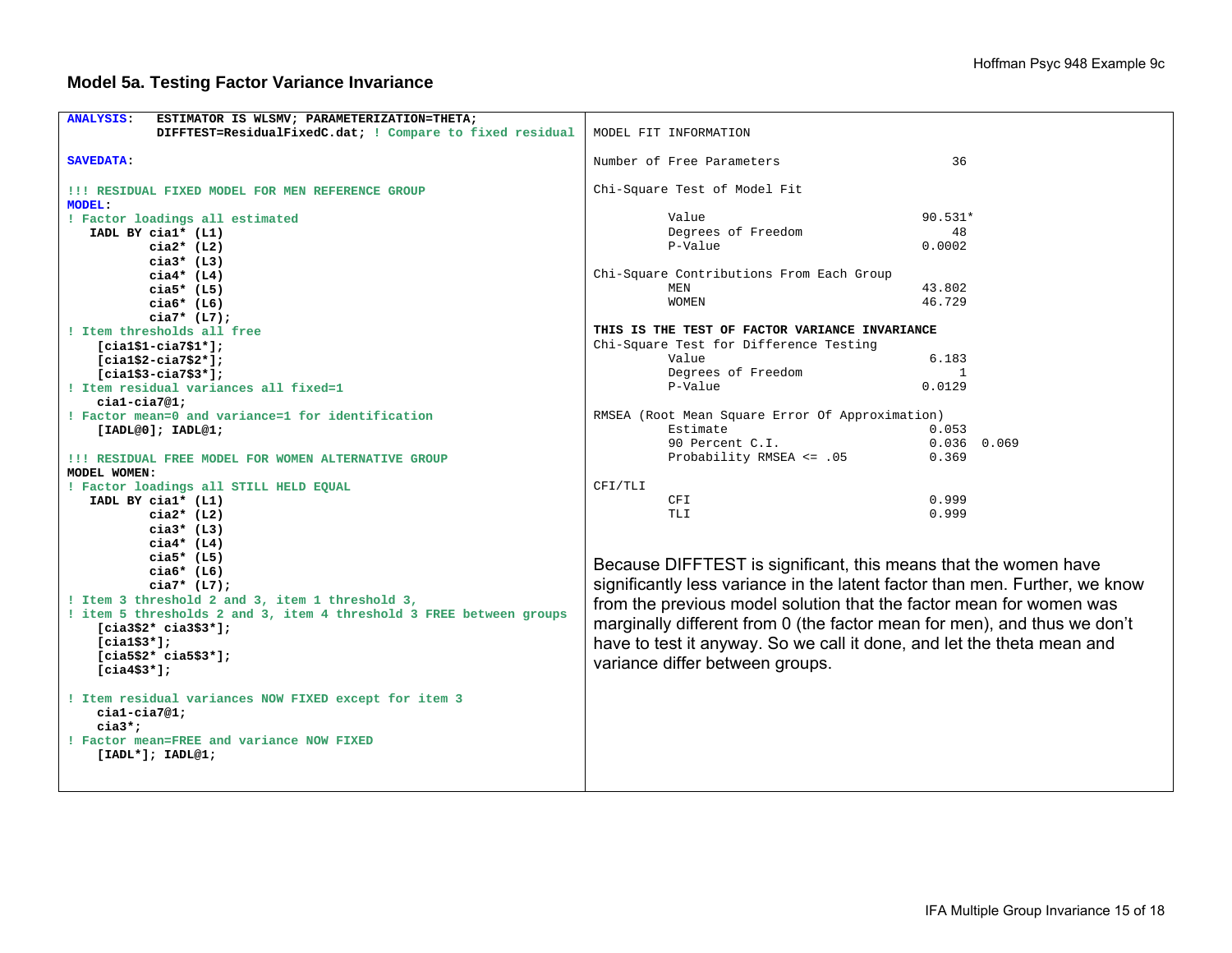#### **Figures from Partial Measurement Invariance Model 4c:**



| STDYX Solution                                                    |       |       |                |       |  |  |
|-------------------------------------------------------------------|-------|-------|----------------|-------|--|--|
| MEN: IADL BY                                                      |       |       |                |       |  |  |
| CIA1                                                              | 0.973 | 0.006 | 172.380        | 0.000 |  |  |
| CIA2                                                              | 0.971 | 0.008 | 125.932        | 0.000 |  |  |
| CIA3                                                              | 0.957 |       | $0.012$ 79.466 | 0.000 |  |  |
| CIA4                                                              | 0.973 | 0.006 | 153.657        | 0.000 |  |  |
| CIA5                                                              | 0.939 |       | $0.012$ 75.814 | 0.000 |  |  |
| CIA6                                                              | 0.920 |       | $0.016$ 57.966 | 0.000 |  |  |
| CIA7                                                              | 0.786 | 0.042 | 18.826         | 0.000 |  |  |
| WOMEN:<br>IADL BY                                                 |       |       |                |       |  |  |
| CIA1                                                              | 0.957 | 0.008 | 119.985        | 0.000 |  |  |
| CIA2                                                              | 0.954 | 0.010 | 99.084         | 0.000 |  |  |
| CIA3                                                              | 0.980 | 0.007 | 132.080        | 0.000 |  |  |
| CIA4                                                              | 0.957 | 0.008 | 124.012        | 0.000 |  |  |
| CIA5                                                              | 0.906 |       | 0.013 69.084   | 0.000 |  |  |
| CIA6                                                              | 0.878 |       | $0.019$ 45.773 | 0.000 |  |  |
| CIA7                                                              | 0.705 | 0.044 | 15.901         | 0.000 |  |  |
|                                                                   |       |       |                |       |  |  |
| Because women have less theta variance, the same unstandardized   |       |       |                |       |  |  |
| factor loadings as men imply greater relationship of the items to |       |       |                |       |  |  |
| the latent trait (and thus greater information) in women.         |       |       |                |       |  |  |
|                                                                   |       |       |                |       |  |  |

The thresholds predict the probit of y=lower response for something with Theta=0.

So, holding IADL ability constant at the combined sample factor mean of  $0$ ...

**Item 1**: Women have a **lower**probability of not being able to do housework than men.

**Item 3**: Women have a **lower**probability of not being able to do cook than men.

**Item 4**: Women have a **greater** probability of not being able to shop than men.

**Item 5**: Women have a **greater** probability of not being able to get around than men.



IFA Multiple Group Invariance 16 of 18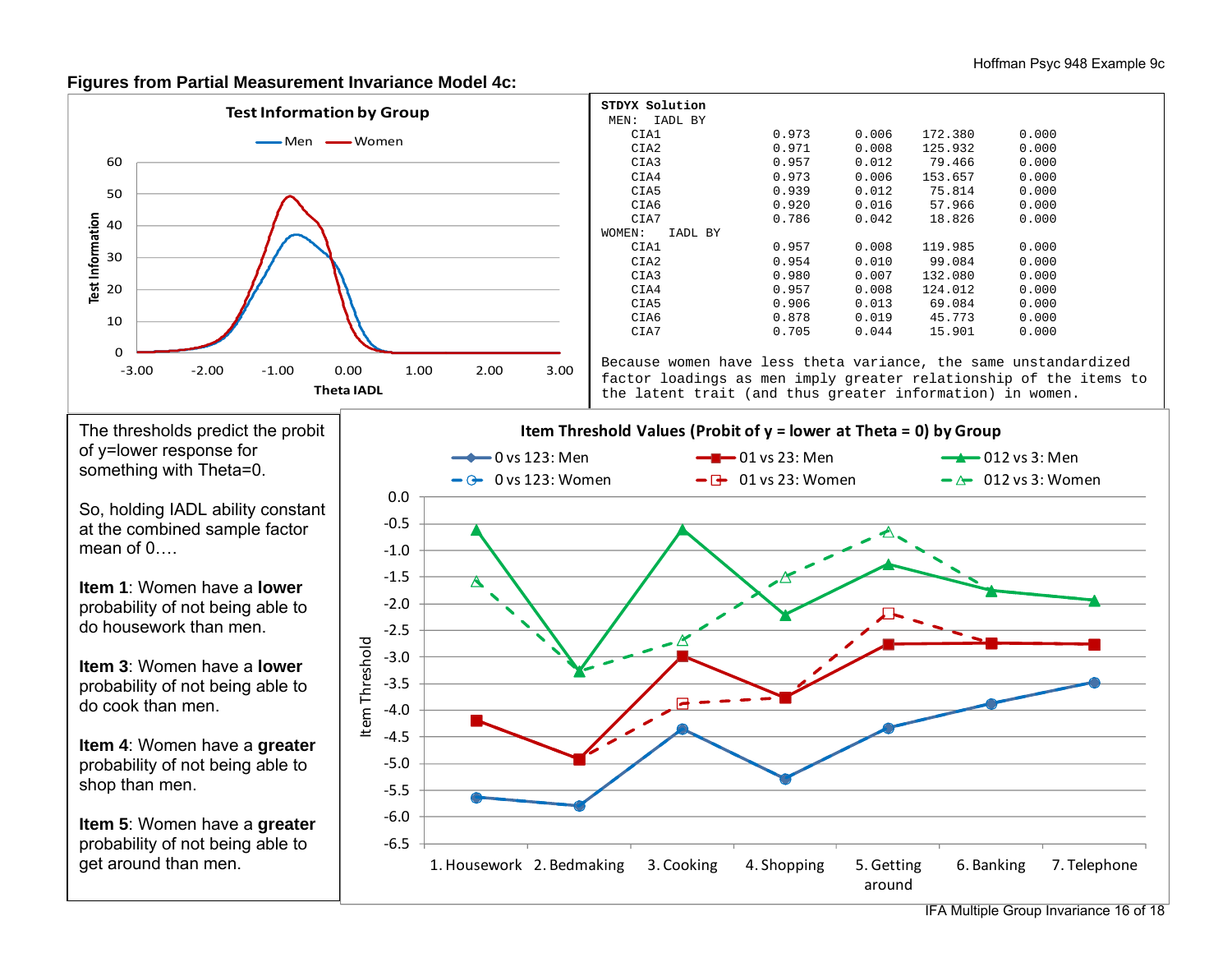### **Example write-up of these IFA analyses:**

The extent to which am item factor model measuring independent daily living (with seven observed items) exhibited measurement invariance and structural invariance between men and women was examined using Mplus v. 7.11 (Muthén & Muthén, 1998-2012). WLSMV estimation including a probit link and the THETA parameterization was used to estimate all models (Muthén & Muthén, 1998-2012). Thus, model fit statistics describe the fit of the item factor model to the polychoric correlation matrix among the items for each group. Nested model comparisons were conducted using the DIFFTEST procedure. A configural invariance model was initially specified in which a single factor was estimated simultaneously in each group. The factor variance was fixed to 1 and the factor mean was fixed to 0 in each group for identification, such that all item factor loadings (one per item) and thresholds (three per item given four response options) were then estimated. The residual variances are not uniquely identified in the configural invariance model and as such were all constrained to 1 in both groups. As shown in Table 1, the configural invariance model had good fit. The analysis proceeded by applying parameter constraints in successive models to examine potential decreases in fit resulting from measurement or structural non-invariance between men and women, with men as the reference group.

Equality of the unstandardized item factor loadings between groups was then examined in a metric invariance model. The factor variance was fixed to 1 in men for identification but was freely estimated in women; the factor mean was fixed to 0 in both groups for identification. All factor loadings were constrained equal across groups, all item thresholds were estimated, and all residual variances were constrained to 1 across groups. The metric invariance model did not fit significantly worse than the configural invariance model, DIFFTEST (6) = 9.53, *p* = .15. The modification indices did not suggest any points of localized misfit for the constrained loadings. The fact that metric invariance (i.e., "weak invariance") held indicates that the items were related to the latent factor equivalently across groups, or more simply, that the same latent factor was being measured in each group. However, because the factor variances were permitted to vary across groups (such that women showed less variability in the latent factor), the "a" discrimination parameters from the item response version of the model were not equivalent across groups (i.e., the equality constraints were applied to the factor loadings only).

Equality of the unstandardized item thresholds across groups was then examined in a scalar invariance model. The factor variance and mean were fixed to 1 and 0, respectively, in men for identification, but the factor variance and mean were then estimated for women. All factor loadings and item thresholds were constrained equal across groups; all residual variances were still constrained equal to 1 in both groups. The full scalar invariance model A fit significantly worse than the metric invariance model, DIFFTEST (20) = 119.66, *p* < .001. The modification indices suggested that threshold 3 of item 3 was the largest source of the misfit and should be freed. After doing so, the partial scalar invariance model B still had significantly worse fit than the full metric invariance model, DIFFTEST (19) = 63.05,  $p < 001$ . The modification indices suggested that threshold 2 of item 3 was the largest remaining source of the misfit and should be freed. After doing so, the new partial scalar invariance model C (with thresholds 2 and 3 for item 3 freed) still fit significantly worse than the full metric invariance model, DIFFTEST (18) = 51.19, *p* < 001. The modification indices suggested that threshold 3 of item 1 was the largest remaining source of the misfit and should be freed. After doing so, the new partial scalar invariance model D (with the thresholds 2 and 3 for item 3 and threshold 3 for item 1 freed) still fit significantly worse than the full metric invariance model, DIFFTEST (17) = 41.247,  $p < .001$ . The modification indices suggested that threshold 3 of item 5 was the largest remaining source of the misfit and should be freed. After doing so, the new partial scalar invariance model E (with the thresholds 2 and 3 for item 3 and threshold 3 for items 1 and 5 freed) still fit significantly worse than the full metric invariance model, DIFFTEST (16) = 35.35, *p* < .004. The modification indices suggested that threshold 2 of item 5 was the largest remaining source of the misfit and should be freed. After doing so, the new partial scalar invariance model F (with the thresholds 2 and 3 for items 3 and 5 and threshold 3 for item 1 freed) still fit significantly worse than the full metric invariance model, DIFFTEST (15) = 29.89, *p* = .012. The modification indices suggested that threshold 3 of item 4 was the largest remaining source of the misfit and should be freed. After doing so, the new partial scalar invariance model G (with the thresholds 2 and 3 for items 3 and 5 and threshold 3 for items 1, 4 and 5 freed) still fit significantly worse than the full metric invariance model, DIFFTEST (14) =